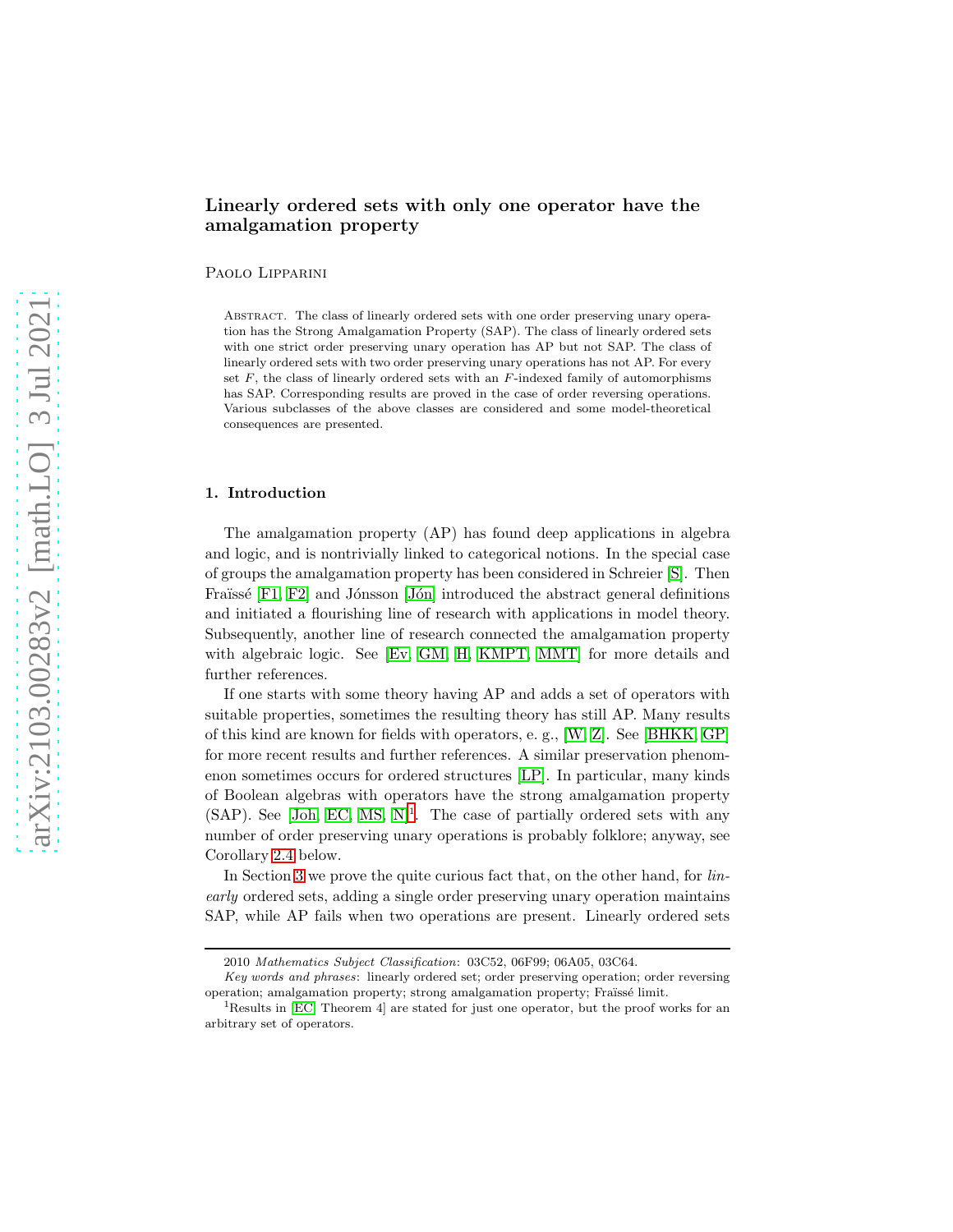with one strict order preserving operation have AP but not SAP. Corresponding results are proved in Section [4](#page-11-0) for linearly ordered sets with order reversing operations, but in this case strong amalgamation generally fails. On the positive side, any class of linearly ordered sets with families of automorphisms and antiautomorphisms with a common fixed point has SAP.

An appealing aspect of our proofs is that we always construct the amalgamating structure on the set-theoretical union of the domains of the structures to be amalgamated. Henceforth we need no further effort in order to get AP for various subclasses of the above classes. The existence of Fraïssé limits follows in most cases, and sometimes we even get model completions for appropriate theories. This aspect is discussed in Section [5.](#page-16-0)

1.1. Outline of the proofs. Our main techniques are summarized as follows. Given linearly ordered sets  $\mathbf{A}, \mathbf{B}$  and  $\mathbf{C}$  to be amalgamated, with ground  $\mathbf{C}$ , we first use Fraïssé  $[F2]$  and Jónsson's [Jón] method in order to embed A and **B** into a partially ordered set **E** over  $A \cup B$ . In the absence of operations, it is enough to extend the partial order on  $E$  to some arbitrary linear order, but a cleaner (classical) way to do this is to consider some element of A to be always smaller than some element of  $B$ , provided there is no other relation to be satisfied and which implies the converse.

Given a triple to be amalgamated, the above idea provides a rather uniform method to extend a partial order, and the method works even in the presence of one operation f. Of course, we are not allowed to always set  $a < b$ , whenever  $a \in A$  and  $b \in B$  are not comparable in **E**. Indeed it may happen that  $f(a)$ and  $f(b)$  are comparable in **E** and in this case the relative position of a and b should be set accordingly. We check that all the conditions arising in a similar way can be consistently put together, hence we succeed in getting a linear order.

The most delicate case is when the operation is supposed to be strict order preserving. In this case, some elements of  $A$  and  $B$  possibly need to be identified: this means that strong amalgamation fails. However, the relations involved in the identifications exactly determine the structure relative to such particular elements. In other words, the ground structure can be extended to some model  $C_1$  which then becomes a strong amalgamation base. Needless to say, details are delicate in each case, since the method works only for one operation, not for a pair of operations, the counterexamples being quite easy. In contrast, and to make the situation even more involved, SAP holds for any number of operations, under the assumption that the operations are automorphisms.

The arguments need to be modified when dealing with order reversing operations. In this case, we cannot always put  $a < b$ , when  $a \in A$ ,  $b \in B$ and the ordering relation between  $a$  and  $b$  is not determined by other conditions. Indeed, if g is order reversing, then  $a < b$  implies  $g(b) \leq g(a)$ , but still  $g(a) \in A$  and  $g(b) \in B$ . However, in the presence of an order reversing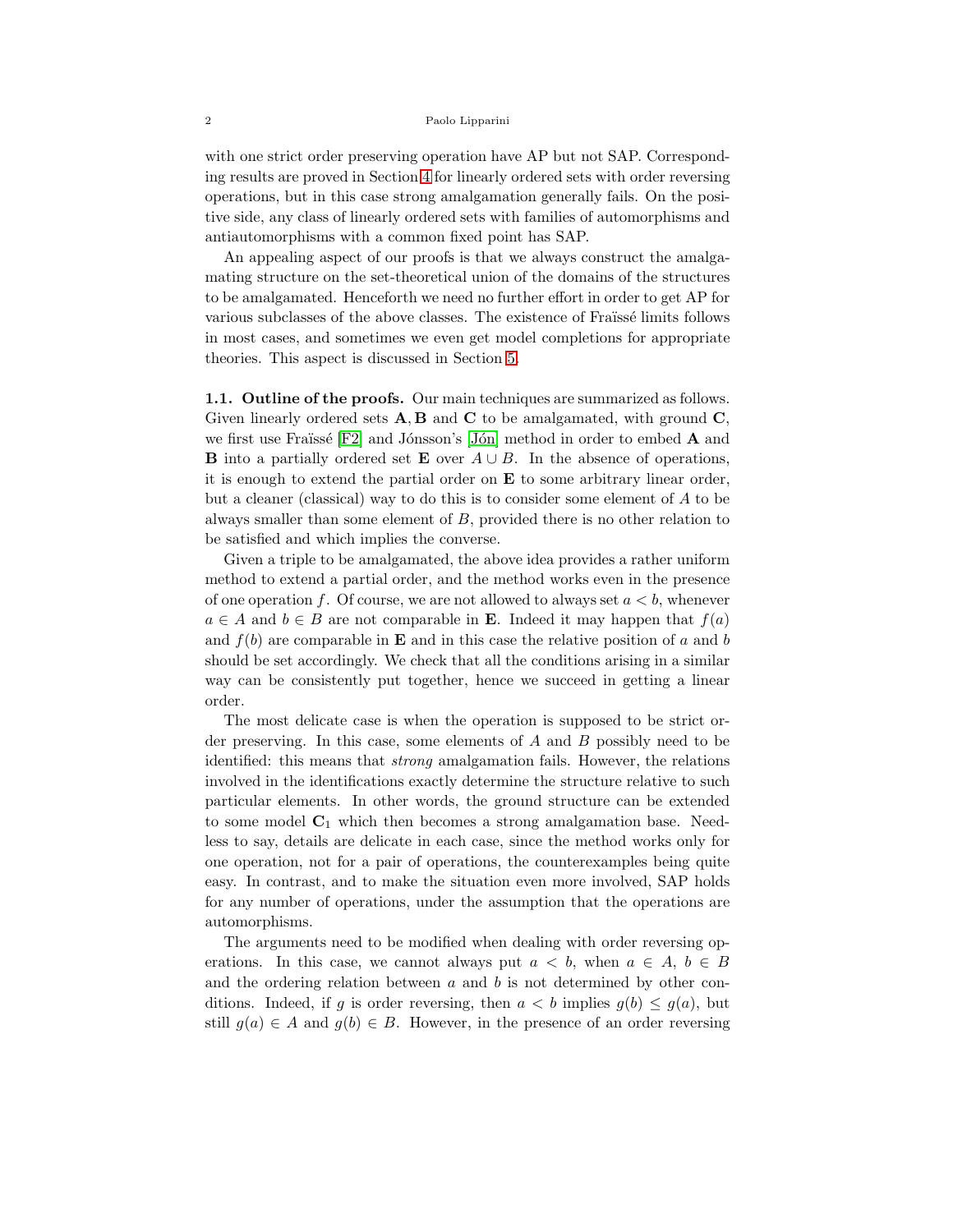operation, the elements of a linearly ordered set can be obviously divided into "lower" and "upper" elements: we set  $a < b$  for lower elements and  $b < a$  for upper elements, again, when there is no other condition to be satisfied.

### 2. Preliminaries

In this section we recall the basic definitions and some classical constructions which show amalgamation for partial and linear orders.

<span id="page-2-0"></span>**Definition 2.1.** If K is a class of structures of the same type, then K is said to have the *amalgamation property* (AP) if, whenever  $\mathbf{A}, \mathbf{B}, \mathbf{C} \in \mathcal{K}$ ,  $\iota_{\mathbf{C},\mathbf{A}} : \mathbf{C} \rightarrowtail \mathbf{A}$ and  $\iota_{\mathbf{C},\mathbf{B}}\colon \mathbf{C} \to \mathbf{B}$  are embeddings, then there is a structure  $\mathbf{D} \in \mathcal{K}$  and embeddings  $\iota_{A,D} : A \rightarrowtail D$  and  $\iota_{B,D} : B \rightarrowtail D$  such that  $\iota_{C,A} \circ \iota_{A,D} = \iota_{C,B} \circ$  $\iota_{\mathbf{B},\mathbf{D}}$ . Namely, the following diagram can be commutatively completed as requested.



If, in addition, the above model and embeddings can be always chosen in such a way that the intersection of the images of  $\iota_{A,D}$  and  $\iota_{B,D}$  is equal to the image of  $\iota_{\mathbf{C},\mathbf{A}} \circ \iota_{\mathbf{A},\mathbf{D}}$ , then K is said to have the *strong amalgamation property* (SAP).

The latter condition can be simplified under the assumption that  $K$  is closed under isomorphism. Under this assumption,  $K$  has SAP if and only if, whenever  $\mathbf{A}, \mathbf{B}, \mathbf{C} \in \mathcal{K}, \mathbf{C} \subseteq \mathbf{A}, \mathbf{C} \subseteq \mathbf{B}$  and  $C = A \cap B$ , then there is a structure  $\mathbf{D} \in \mathcal{K}$  such that  $\mathbf{A} \subseteq \mathbf{D}$  and  $\mathbf{B} \subseteq \mathbf{D}$ . Here, say,  $\mathbf{C} \subseteq \mathbf{A}$  means that  $C \subseteq A$  as sets and that the inclusion is an embedding from C to A.

A triple of models  $A$ ,  $B$  and  $C$  as above shall be called an *amalgamation* triple, or a triple to be amalgamated. The structure  $D$  shall be called a *(strong)* amalgam, or a (strong) amalgamating structure. Whenever possible, we shall consider the simplified setting described in the previous paragraph, namely, we shall deal with inclusions rather than with arbitrary embeddings. The setting in which we work shall always be clear from the context.

Even if some class  $K$  has not AP, it is anyway interesting to ask when a diagram as above can be completed. In particular, it is interesting to consider those specific C for which the diagram can be always completed. In detail, a structure C is said to be a *(strong)* amalgamation base for a class  $\mathcal K$  if every amalgamation triple with C at the bottom and  $\mathbf{A}, \mathbf{B} \in \mathcal{K}$  has some (strong) amalgamating structure  $\mathbf{D} \in \mathcal{K}$ .

Notice that here we are always dealing with embeddings, not homomor*phisms.* E. g., in the case of ordered sets,  $\iota: \mathbf{C} \rightarrow \mathbf{A}$  is an embedding if, for every  $c, d \in C$ , it happens that  $c \leq_{\mathbf{C}} d$  if and only if  $\iota(c) \leq_{\mathbf{A}} \iota(d)$ . In the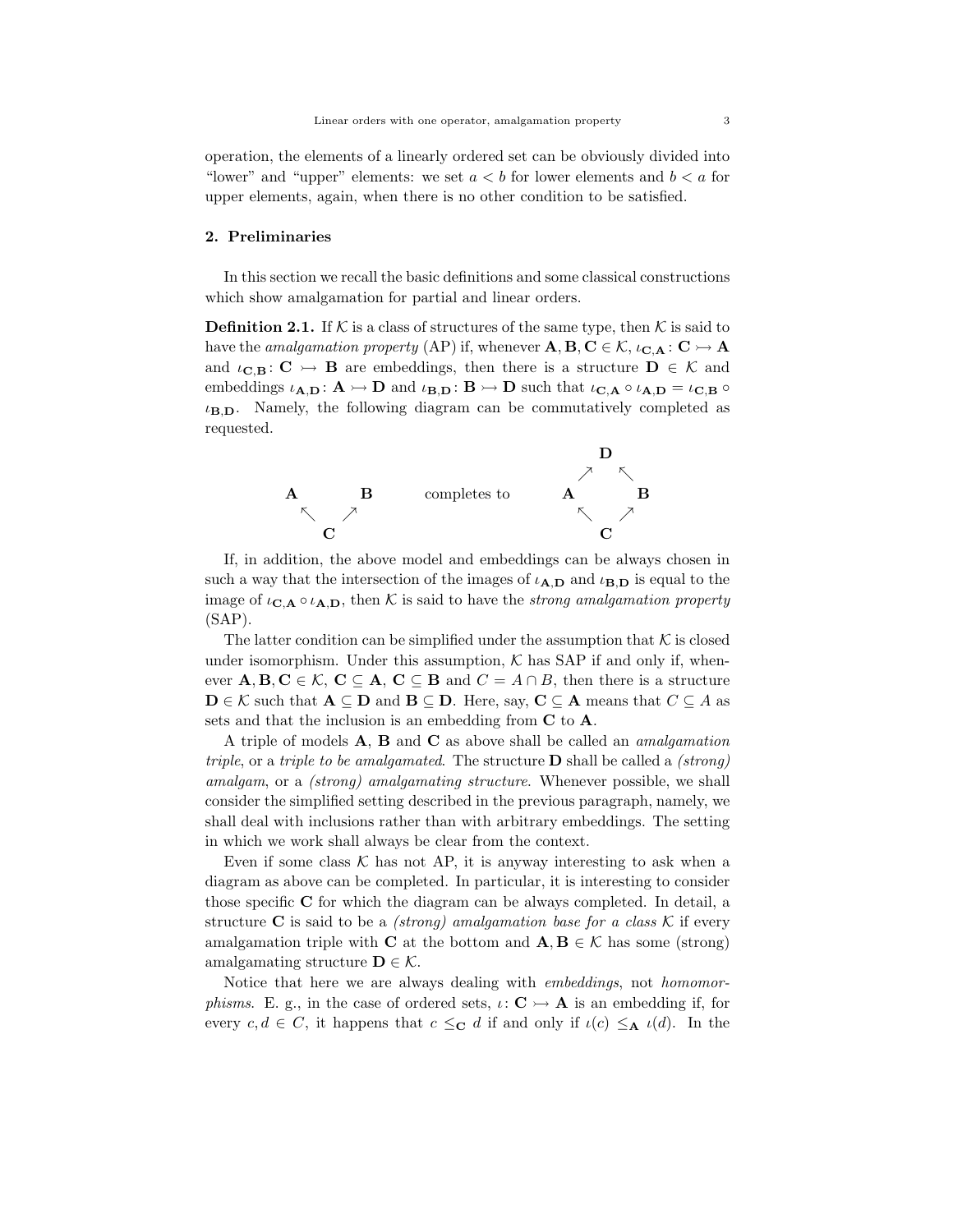definition of an homomorphism the sole "only if" implication is required. Homomorphisms of partially ordered sets are frequently called ordermorphisms.

In the above inequalities we have written  $\leq_C$  and  $\leq_A$  to distinguish the order relation considered on C from the order relation considered on A. We shall use a similar convention when dealing with unary operations. As customary, we shall drop the subscripts when there is no risk of confusion.

As a final detail, slightly distinct notions arise if in (S)AP one allows or does not allow C to be an empty structure. The results here shall not be affected by the distinction, hence the reader might use her or his favorite version of the definition.

The following classical construction will be the starting point for our proofs. Poset is an abbreviation for *partially ordered set*.

<span id="page-3-0"></span>**Theorem 2.2.** (Fraüssé [\[F2,](#page-20-2) 9.3], Jónsson [Jón, Lemma 3.3]) The class of posets has the strong amalgamation property.

If  $\mathbf{A}, \mathbf{B}, \mathbf{C}$  are posets,  $\mathbf{C} \subseteq \mathbf{A}, \mathbf{C} \subseteq \mathbf{B}$  and  $C = A \cap B$ , then an amalgamating structure **E** is obtained as follows. The domain of **E** is  $A \cup B$  and, for  $d, e \in$  $A ∪ B$ , let  $d ≤ E$  e if either

<span id="page-3-1"></span> $d, e \in A$  and  $d \leq_{\mathbf{A}} e$ , or  $d, e \in B$  and  $d \leq_{\mathbf{B}} e$ , or  $d \in A, e \in B$  and there is  $c \in C$  such that  $d \leq_{\mathbf{A}} c$  and  $c \leq_{\mathbf{B}} e$ , or  $d \in B, e \in A$  and there is  $c \in C$  such that  $d \leq_B c$  and  $c \leq_A e$ . (2.1) For short,  $\leq_{\mathbf{E}} = \leq_{\mathbf{A}} \cup \leq_{\mathbf{B}} \cup (\leq_{\mathbf{A}} \circ \leq_{\mathbf{B}}) \cup (\leq_{\mathbf{B}} \circ \leq_{\mathbf{A}}).$ 

See [\[F2,](#page-20-2) Jón] for a proof and [\[Li\]](#page-20-18) for various generalizations.

The order  $\leq_{\mathbf{E}}$  as defined above is the finest, i.e., smallest order on  $D =$  $A \cup B$  which makes D an amalgamating structure. However,  $\leq_{\mathbf{E}}$  is not the unique such order. For example, if  $A, B$  and  $C$  are linear orders, then, for any extension  $\leq_{\mathbf{D}}$  of  $\leq_{\mathbf{E}}$  to a linear order, the inclusions from **A** and **B** to  $(A \cup B, \leq_{\mathbf{D}})$  still remain embeddings. This is enough to show that the class of linearly ordered sets has SAP, but a cleaner method is to extend  $\leq_{\mathbf{E}}$  in such a way that  $a \leq_{\mathbf{D}} b$ , whenever  $a \in A$ ,  $b \in B$  and the relative order between a and b is not decided by  $\leq_{\mathbf{E}}$ . This is a classical argument, see, e. g., [\[F2,](#page-20-2) 9.2], [\[Ev,](#page-20-4) Example 2.2.1]. We present full details in the next corollary, since similar methods will prove useful in the following sections.

<span id="page-3-2"></span>Corollary 2.3. The class of linearly ordered sets has SAP.

*Proof.* Let  $C \subseteq A, B$  be a triple of linear orders to be amalgamated. In particular, A, B and C are partial orders, hence Theorem [2.2](#page-3-0) provides an amalgamating partial order  $\mathbf{E} = (D, \leq_{\mathbf{E}})$  with  $D = A \cup B$ . If  $d, e \in D$  are  $\leq_{\mathbf{E}}$ -incomparable, then necessarily  $d \in A$  and  $e \in B$ , or conversely, since **A** and **B** are linearly ordered and  $D = A \cup B$ . Extend  $\leq_{\mathbf{E}}$  to a relation  $\leq_{\mathbf{D}}$  by always letting the element in A be  $\leq_{\mathbf{D}}$  than the element in B, for every pair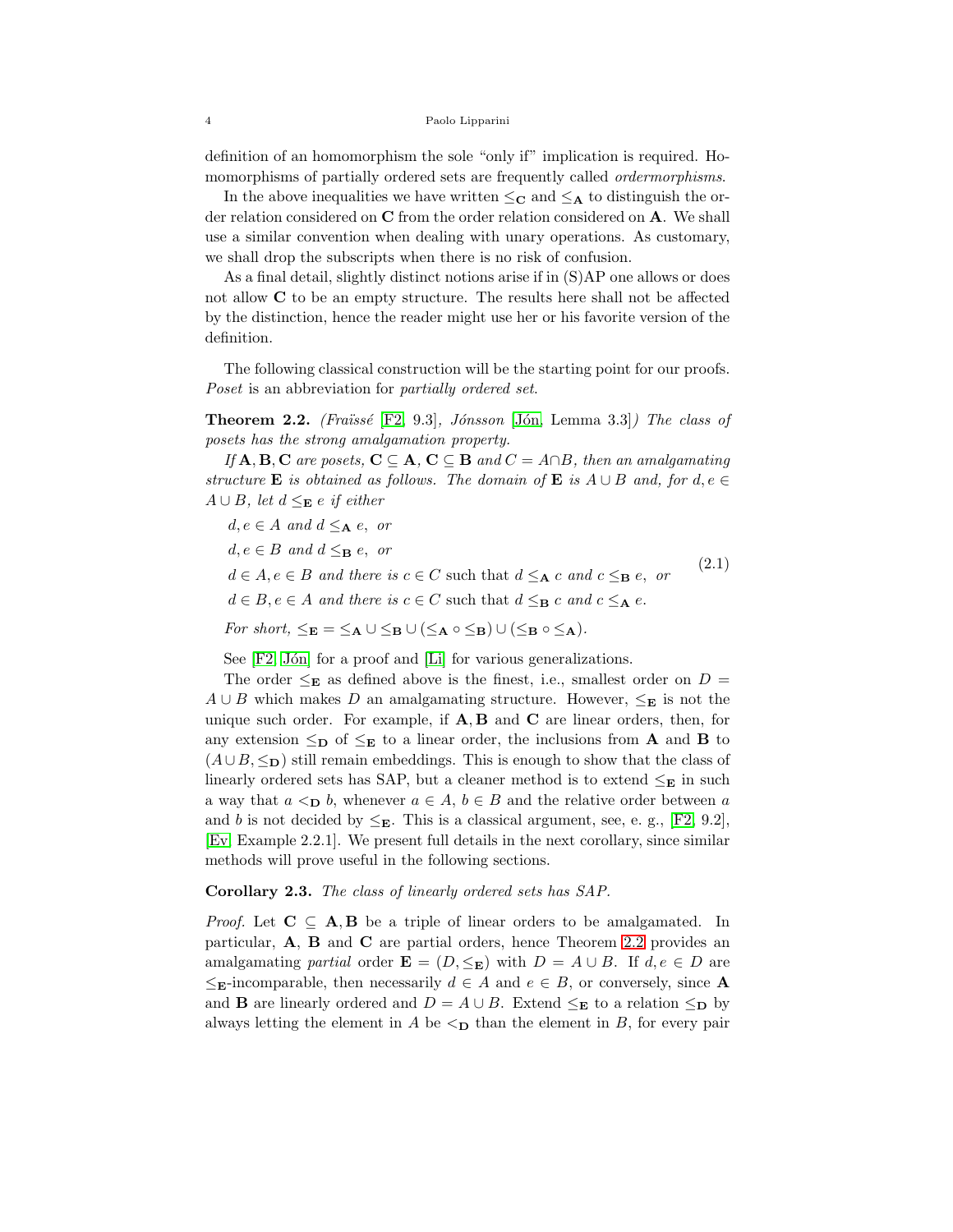of  $\leq_{\mathbf{E}}$ -incomparable elements. In view of [\(2.1\)](#page-3-1), it is easy to check transitivity and antisymmetry of  $\leq_{\mathbf{D}}$ . The resulting order is linear by construction.

Letting  $\mathbf{D} = (D, \leq_{\mathbf{D}})$ , the identity map  $\iota$  is an ordermorphism from **E** to **D**, though not necessarily an embedding. However, the composition  $\iota_{A,E} \circ \iota$ is indeed an embedding from  $A$  to  $D$ , and similarly for  $B$ , hence  $D$  is an amalgamating structure in the class of linear orders.

As we mentioned, we could have done by simply extending the partial order  $\leq_{\mathbf{E}}$  to some arbitrary linear order  $\leq_{\mathbf{F}}$ ; however, the assumption that every partial order can be extended to a linear order is a weak form of the axiom of choice [\[HR,](#page-20-19) Form 49]; on the other hand, the argument we have recalled seems to need no form of choice. Moreover, the above method, with variations, shall be used in order to prove Theorems 3.1 and [4.3](#page-12-0) below.

As another immediate consequence of Theorem [2.2,](#page-3-0) if we add monotone unary operations to partial orders, then SAP is maintained. See the next corollary. We shall see in the following sections that this is not always the case, when dealing with linear orders.

If **A** is a poset, a unary operation  $f: A \rightarrow A$  is order preserving, resp., order *reversing* if, for every  $a, b \in A$ ,  $a \leq b$  implies  $f(a) \leq f(b)$ , resp.,  $f(a) \geq f(b)$ . We say that  $f$  is *strict order preserving*, resp., *strict order reversing* if, for every  $a, b \in A$ ,  $a < b$  implies  $f(a) < f(b)$ , resp.,  $f(a) > f(b)$ .

<span id="page-4-0"></span>Corollary 2.4. The class of posets with any (fixed in advance) number of order preserving, order reversing, strict order preserving and strict order reversing unary operations has SAP, actually, the superamalgamation property; see [\[GM,](#page-20-5) p. 173].

More formally, Corollary [2.4](#page-4-0) asserts that, for every set  $F=F_1\cup F_2\cup F_3\cup$  $F_4$  of unary function symbols, if  $\mathcal{PO}_F$  is the class of posets with additional functions such that all the symbols in  $F_1$  are interpreted as order preserving functions, all the symbols in  $F_2$  are interpreted as order reversing functions, etc., then  $PO_F$  has SAP.

*Proof.* Given three structures  $\mathbf{A}, \mathbf{B}, \mathbf{C}$  for the appropriate language and to be amalgamated, first construct a partial order  $\leq_{\mathbf{E}}$  on  $D = A \cup B$  as in Theorem [2.2.](#page-3-0) Since  $D = A \cup B$  and the operations under consideration are unary and agree on  $C = A \cap B$ , then each operation can be uniquely extended over D. Notice that here it is fundamental to have the strong version of the amalgamation property for posets. It is immediate from  $(2.1)$  that if, say, f is interpreted by an order preserving operation on  $A, B, C$ , then the extension of  $f_{\bf A}$  and  $f_{\bf B}$  to **E** is still order preserving. For example, if  $a \leq_{\bf E} b$  is given by  $a \leq_{\mathbf{A}} c \leq_{\mathbf{B}} b$ , for some  $c \in C$ , then  $f_{\mathbf{A}}(a) \leq_{\mathbf{A}} f_{\mathbf{A}}(c)$  and  $f_{\mathbf{B}}(c) \leq_{\mathbf{B}} f_{\mathbf{B}}(b)$ , since  $f_{\mathbf{A}}$  and  $f_{\mathbf{B}}$  are order preserving in **A** and **B**, respectively. Hence  $f(a) \leq_{\mathbf{E}}$  $f(b).$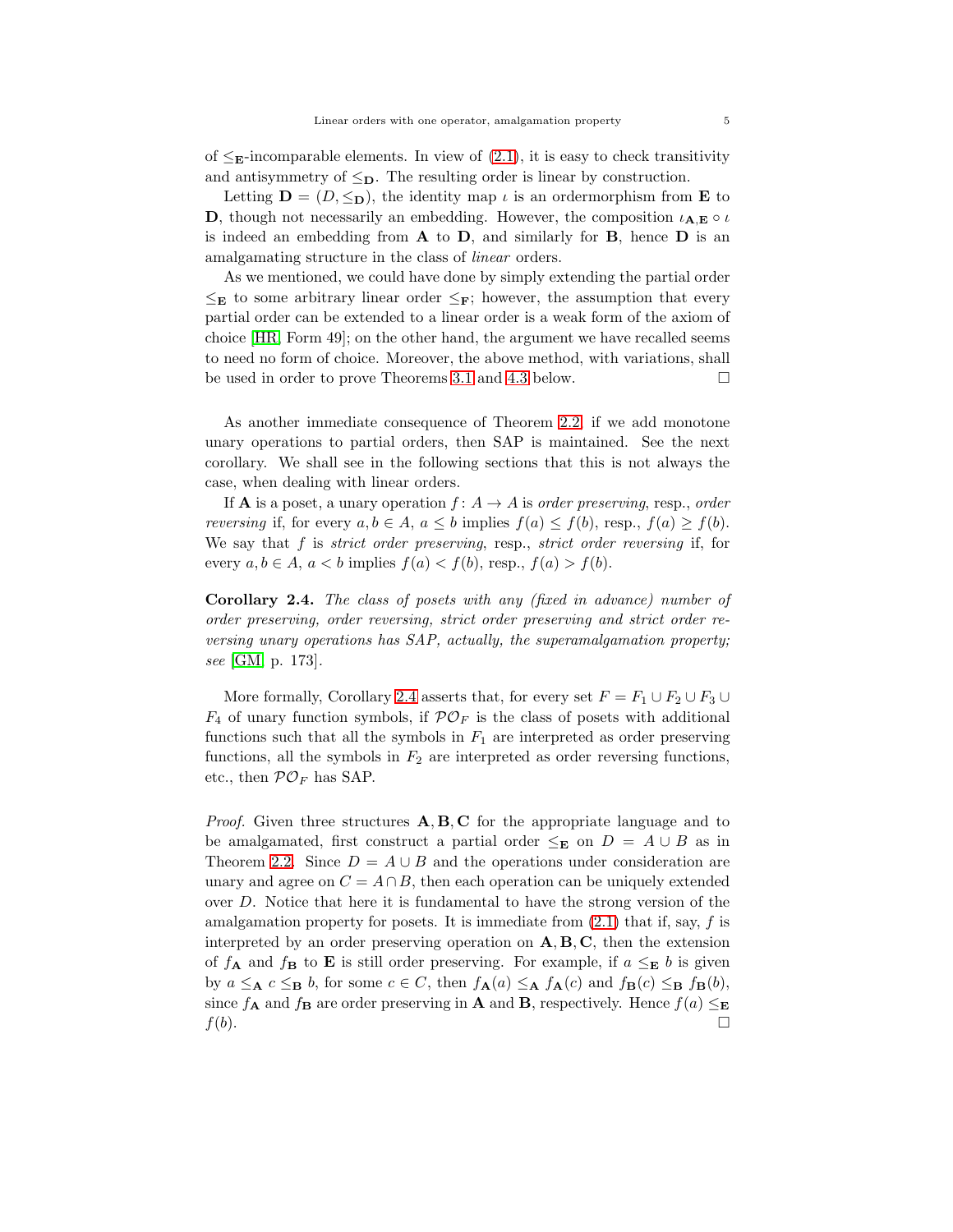#### <span id="page-5-0"></span>3. Linearly ordered sets with operators

We have seen in the previous section that posets, possibly with operators, always share SAP. The situation with linearly ordered sets is much more delicate. Everything runs smoothly when at most one order preserving operation is added, but even AP fails when more than one operation are present. One strict order preserving operation prevents SAP, but AP is still satisfied. In contrast, SAP holds when an arbitrary family of automorphisms is added.

The method recalled in the proof of Corollary [2.3](#page-3-2) needs to be modified, since it is possible that, say, a and b are not comparable in  $\mathbf{E}$ , while  $f(a)$  and  $f(b)$  turn out to be comparable. We check that all the conditions arising in similar ways can be consistently put together in the case of just an operation, while this is not possible for two or more operations.

As usual, if  $f$  is a unary operation,  $f^n$  is defined inductively as follows:  $f^{0}(a) = a$  and  $f^{n+1}(a) = f(f^{n}(a)).$ 

**Theorem 3.1.** (a) The class  $\mathcal{LO}_p$  of linearly ordered sets with an order preserving unary operation has SAP.

- (b) The class  $\mathcal{LO}_{sp}$  of linearly ordered sets with a strict order preserving unary operation has AP but not SAP.
- (c) The classes of linearly ordered sets with two order preserving, resp., two strict order preserving unary operations have not AP.
- (d) For every set F, the class  $\mathcal{LO}_{Fa}$  of linearly ordered sets with an F-indexed family of order automorphisms has SAP.

*Proof.* (a) Fix a triple  $C \subseteq A$ , **B** to be amalgamated. The proofs of Theorem [2.2](#page-3-0) and Corollary [2.4](#page-4-0) furnish an amalgamating partial order  $\mathbf{E} = (D, \leq_{\mathbf{E}}, f)$ on  $D = A \cup B$  such that f is an order preserving operation with respect to  $\leq_{\mathbf{E}}$ . Szigeti and Nagy [\[SN\]](#page-20-20) provided a condition under which a partial order D with an order preserving unary operation  $f$  can be linearized in such a way that the operation is still order preserving with respect to the new linear order. This holds if and only if f is *acyclic*, namely, whenever  $d \in D$  and  $f^{m+1}(d) \in$  $\{d, f(d), f^2(d), \ldots, f^m(d)\}\$ , for some  $m \in \mathbb{N}$ , then  $f^{m+1}(d) = f^m(d)$ . In the case at hand, f is surely acyclic, since  $D = A \cup B$  and f is trivially acyclic on both  $A$  and  $B$ . Relying on  $\text{[SN]}$  is thus sufficient in order to prove (a). To make the paper self-contained, we shall also present a more direct proof of (a) which has the advantage of making no use of the axiom of choice.

So let again  $\mathbf{E} = (D, \leq_{\mathbf{E}}, f)$  be given by Theorem [2.2](#page-3-0) and Corollary [2.4,](#page-4-0) with  $D = A \cup B$  and  $\leq_{\mathbf{E}}$  only a partial order. As in the proof of Corollary [2.3,](#page-3-2) we shall extend  $\leq_{\mathbf{E}}$  to some linear order  $\leq$  on D, but in the present case the behavior of the operation  $f$  should be taken into account. The values of  $f$ shall not be modified.

We first explicitly describe the way the linear order on C forms the "backbone" of the partial order  $\leq_{\mathbf{E}}$ . This description does not involve f and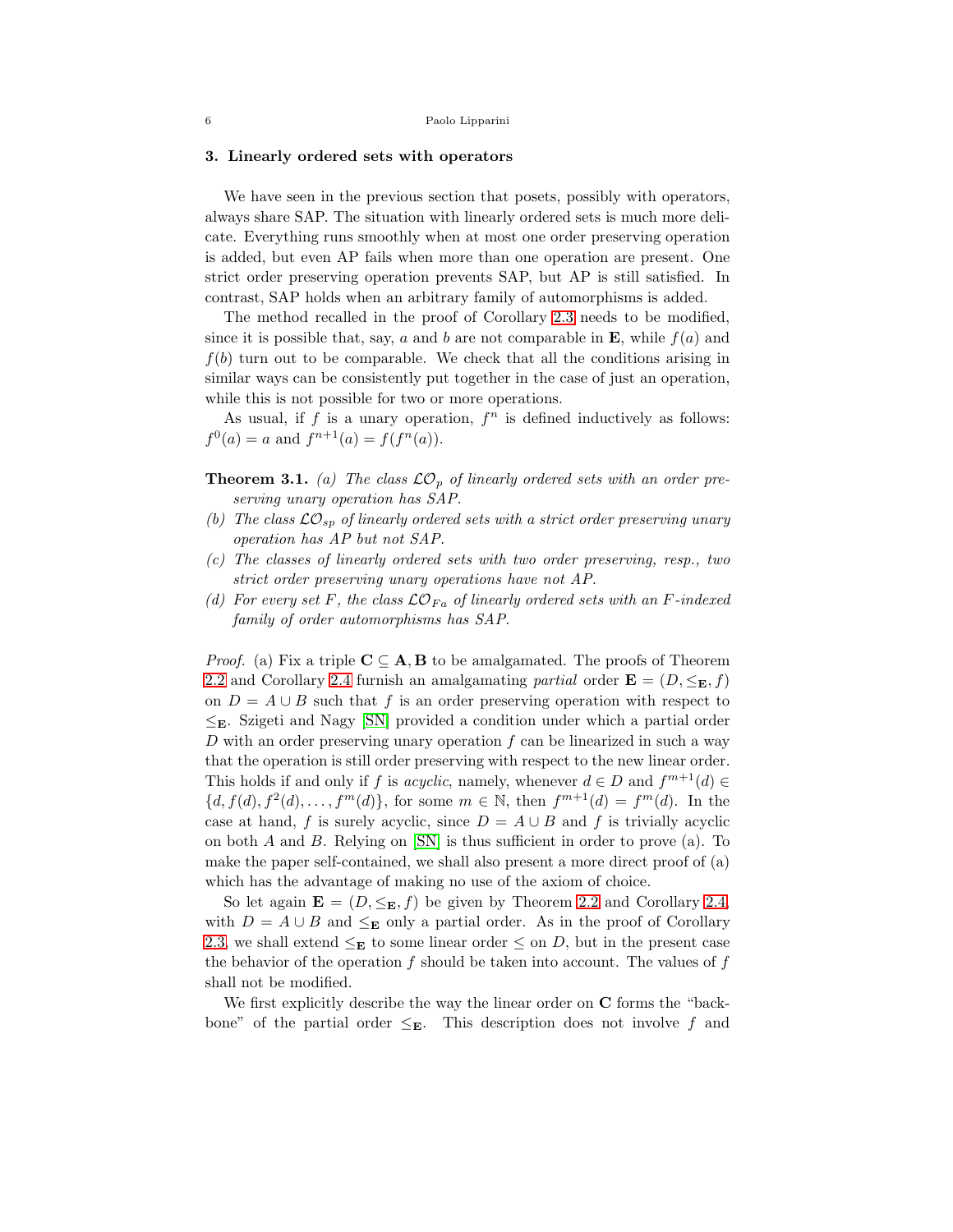in principle is not strictly necessary, but it will greatly simplify the subsequent arguments. Recall that if  $C$  is a linearly ordered set, a *cut* of  $C$  is a pair  $(C_1, C_2)$  such that  $C_1 \cup C_2 = C$  and  $c_1 < c_2$ , for every  $c_1 \in C_1$  and  $c_2 \in C_2$ , in particular,  $C_1 \cap C_2 = \emptyset$ . We allow  $C_1$  or  $C_2$  to be empty. If  $G = (C_1, C_2)$  is a cut of C, the *component* (of D) associated to G is the set  $O_{\mathcal{G}} = \{ d \in D \mid c_1 < d < c_2, \text{ for all } c_1 \in C_1 \text{ and } c_2 \in C_2 \}.$  Thus  $O_{\mathcal{G}} \subseteq D \setminus C$ , since  $C = C_1 \cup C_2$ . Actually, every element d of  $D \setminus C$  belongs to some component: if  $d \in D \setminus C$ , then d determines a cut G of C by setting  $C_1 = \{ c \in C \mid c \leq \mathbf{E} d \}$  and  $C_2 = \{ c \in C \mid d \leq \mathbf{E} c \}.$  Then  $\mathcal{G} = (C_1, C_2)$  is a cut, since  $d \notin C$ , C embeds in E and A, B are linearly ordered. If d determines  $\mathcal{G}$ , then d belongs to the component associated to  $\mathcal{G}$ ; actually, this is the only component to which d belongs. In other words, the nonempty components partition  $D \setminus C$ .

If d and d' lie in two distinct components, then either  $d \leq_{\mathbf{E}} d'$  or  $d' \leq_{\mathbf{E}} d$ . Indeed, let  $(C_1, C_2)$  and  $(C'_1, C'_2)$  be the cuts determined by d and d', thus  $C_1 \neq C'_1$ . Since  $C_1 \cup C_2 = C'_1 \cup C'_2 = C$ , then either  $C_1 \cap C'_2 \neq \emptyset$  or  $C'_1 \cap C_2 \neq \emptyset$ . If  $c \in C_1 \cap C_2'$ , then  $d' \leq_{\mathbf{E}} c \leq_{\mathbf{E}} d$ . Similarly, if  $c \in C_1' \cap C_2$ , then  $d \leq_{\mathbf{E}} c \leq_{\mathbf{E}} d'$ .

Moreover, if  $c \in C$  and  $d \in D$ , then either  $c \leq_{\mathbf{E}} d$  or  $d \leq_{\mathbf{E}} c$ , since  $\leq_{\mathbf{E}}$ extends the linear orders  $\leq_{\mathbf{A}}$  and  $\leq_{\mathbf{B}}$ ,  $D = A \cup B$ ,  $c \in C = A \cap B$ , hence either  $c, d \in A$  or  $c, d \in B$ , thus the relative position of c and d is already determined by either  $\leq_{\mathbf{A}}$  or  $\leq_{\mathbf{B}}$ . It follows that

(\*) in order to extend  $\leq_{\mathbf{E}}$  to a linear order on D it is enough to extend to a linear order each restriction of  $\leq_{\mathbf{E}}$  to each component.

So let O be the component associated to some cut. Recall that  $O \subseteq D \setminus C$ . If  $a, a' \in O \cap A$ , then either  $a \leq_{\mathbf{E}} a'$  or  $a' \leq_{\mathbf{E}} a$ , by [\(2.1\)](#page-3-1), since  $\leq_{\mathbf{A}}$  is a linear order,  $\leq_{\mathbf{E}}$  coincides with  $\leq_{\mathbf{A}}$  on A and a, a' lie in the same component. The situation is similar if  $b, b' \in O \cap B$ . If  $a \in O \cap A$  and  $b \in O \cap B$ , then a and b are  $\leq_{\mathbf{E}}$ -incomparable, by the last two lines in condition [\(2.1\)](#page-3-1) and since a and b lie in the same component. Henceforth it is enough to set the relative order for each pair  $a \in A \cap O$  and  $b \in B \cap O$ .

Let  $\lto_C$  extend  $\lt_E$  on O by setting

 $a \leq O a_1$ , if  $a, a_1 \in O \cap A$  and  $a \leq_{\mathbf{A}} a_1$  (3.1)

<span id="page-6-2"></span><span id="page-6-1"></span><span id="page-6-0"></span> $b <_O b_1$ , if  $b, b_1 \in O \cap B$  and  $b <_B b_1$  (3.2)

$$
b <_{O} a, \quad \text{if } f^{n}(b) <_{\mathbf{E}} f^{n}(a),
$$
  
for some  $n \ge 1$ , or  
 $a <_{O} b$ , otherwise,  

$$
\left.\begin{array}{c} \text{if } a \in A \cap O \text{ and } b \in B \cap O \\ \end{array}\right\} \qquad (3.3)
$$

We now show that  $\leq_O$  is a linear order on O. As above, all pairs of distinct elements in  $A \cap O$  are  $\leq_{\mathbf{A}}$  comparable, hence  $\leq_{\mathbf{O}}$  comparable. A similar remark holds for  $B \cap O$ . By construction, all pairs  $a \in A \cap O$  and  $b \in B \cap O$ are  $\lto O$  comparable and we cannot have both  $a \lto O b$  and  $b \lto O a$ . Notice that  $A \cap B \cap O = \emptyset$ , since  $A \cap B = C$  and O is a component, hence  $O \subseteq D \setminus C$ . Moreover,  $d <_{Q} d$  is impossible, if  $d \in O$ .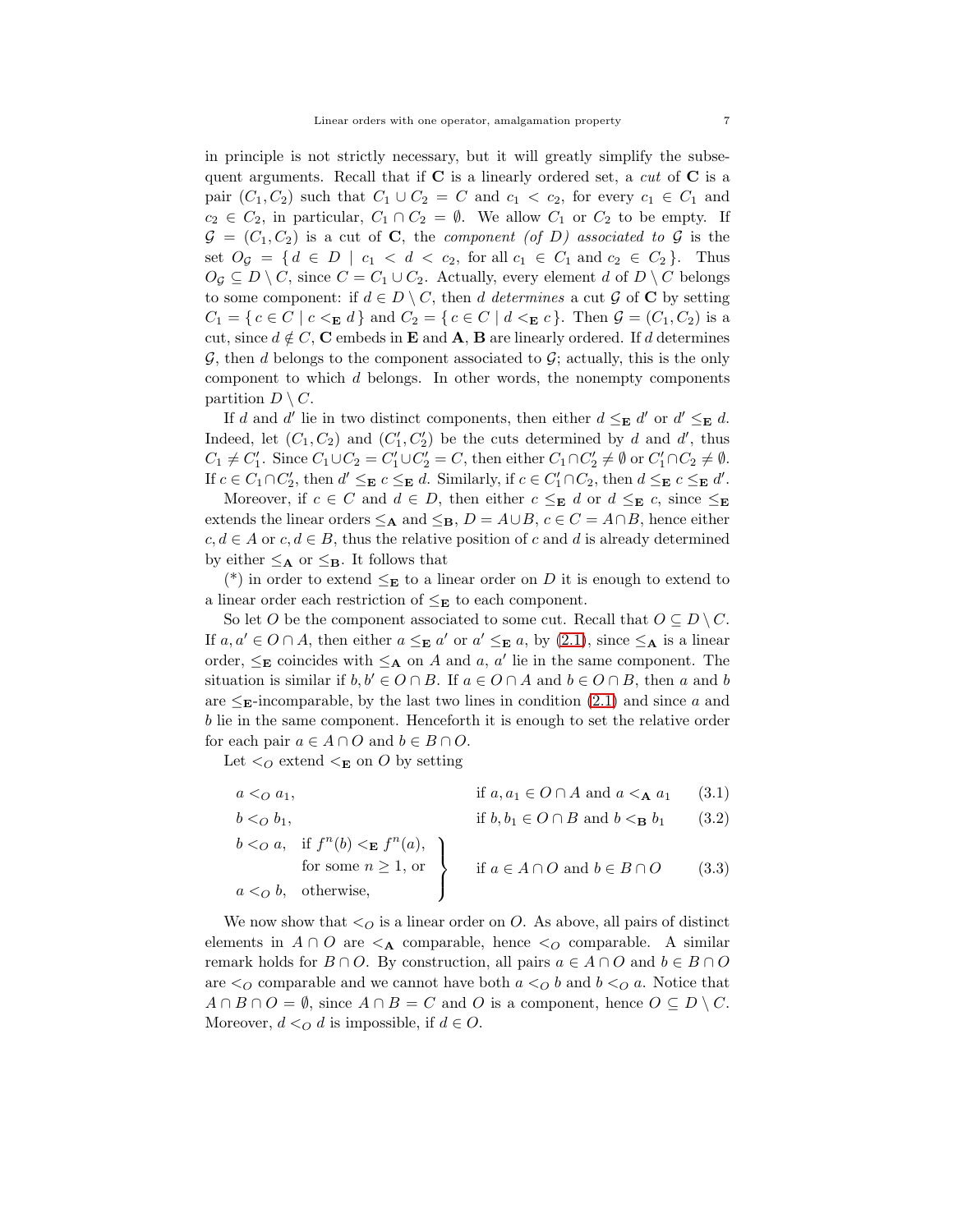It remains to show that  $\lt o$  is transitive on O. The proof goes by considering all possible cases. Notice that Clause [\(3.3\)](#page-6-0) is not symmetrical. Let  $a, a_1 \in$  $A \cap O$  and  $b, b_1 \in B \cap O$ .

(i) If  $a \leq_{O} a_{1} \leq_{O} b$ , then for no  $n f^{n}(b) \leq_{E} f^{n}(a_{1})$ , a fortiori for no n  $f^{n}(b) \leq_{\mathbf{E}} f^{n}(a)$ . Indeed,  $a \leq_{\mathbf{O}} a_1$  means  $a \leq_{\mathbf{A}} a_1$  hence  $f^{n}(a) \leq_{\mathbf{A}} f^{n}(a_1)$ , since f is order preserving on **A**, thus  $f^{n}(a) \leq_{\mathbf{E}} f^{n}(a_1)$ . If by contradiction  $f^{n}(b) \leq_{\mathbf{E}} f^{n}(a)$ , then  $f^{n}(b) \leq_{\mathbf{E}} f^{n}(a) \leq_{\mathbf{E}} f^{n}(a_1)$ , a contradiction, since  $\leq_{\mathbf{E}}$  is a partial order. Hence  $a <_Q b$ .

(ii) If  $a \leq_{O} b \leq_{O} a_1$ , then  $f^{n}(b) \leq_{E} f^{n}(a_1)$ , for some n. Were  $a_1 \leq_{O} a_1$ a, then  $f^{n}(a_1) \leq_{\mathbf{A}} f^{n}(a)$ , since f is order preserving on **A**, thus  $f^{n}(b) <_{\mathbf{E}}$  $f^{n}(a_1) \leq_{\mathbf{E}} f^{n}(a)$ , contradicting  $a \lt o b$ . Hence  $a \lt o a_1$ . Here we have used the assumption that  $\leq_{\mathbf{A}}$  is a linear order on A.

(iii) If  $a <_O b <_O b_1$ , then for no  $n f^n(b) <_E f^n(a)$ , a fortiori for no n  $f^{n}(b_1) <_{\mathbf{E}} f^{n}(a)$ , since  $f^{n}(b) \leq_{\mathbf{E}} f^{n}(b_1)$ . Hence  $a <_{\mathcal{O}} b_1$ .

(iv) If  $b < o$  a  $\lt o$  a<sub>1</sub>, then  $f^n(b) \lt E f^n(a)$ , for some n, hence  $f^n(b) \lt E$  $f^{n}(a) \leq_{\mathbf{E}} f^{n}(a_1)$ , thus  $b <_{Q} a_1$ .

(v) If  $b <_{Q} a <_{Q} b_1$ , then  $f^{n}(b) <_{\mathbf{E}} f^{n}(a)$ , for some n, hence we cannot have  $b_1 \leq_O b$ , since otherwise  $f^n(b_1) \leq_E f^n(b) \leq_E f^n(a)$ , contradicting  $a <_O b_1$ . Hence  $b <_{\mathcal{O}} b_1$ . Here we have used the assumption that  $\leq_{\mathbf{B}}$  is a linear order on  $B$ .

(vi) If  $b <_O b_1 <_O a$ , then  $f^n(b_1) <_E f^n(a)$ , for some n, hence  $f^n(b) \le_E$  $f^{n}(b_1) <_{\mathbf{E}} f^{n}(a)$ , thus  $b <_{O} a$ .

The remaining cases (three elements in  $A$  or three elements in  $B$ ) are trivial.

We have showed that, for each component O, the relation  $\langle O \rangle$  given by [\(3.1\)](#page-6-1) - [\(3.3\)](#page-6-0) linearly (strict) orders O. By the considerations at the beginning, in particular, by  $(*),$  if, for  $d, e \in D$ , we let

<span id="page-7-0"></span>
$$
d \le e \quad \text{if} \quad \text{either } d \le \mathbf{E} \ e, \text{ or } d <_{\mathcal{O}} e, \text{ for some component } O, \tag{3.4}
$$

then we get a linear order on D which extends  $\leq_E$ , thus  $(D, \leq)$  amalgamates  $(A, \leq_{\mathbf{A}})$  and  $(B, \leq_{\mathbf{B}})$  over  $(C, \leq_{\mathbf{C}})$  in the class of linear orders. It remains to show that f is order preserving on D with respect to  $\leq$ .

As in the proof of Corollary [2.4,](#page-4-0) from  $(2.1)$  and from the assumption that f is order preserving on both **A** and **B** it follows that if  $d \leq_{\mathbf{E}} e$ , then  $f(d) \leq_{\mathbf{E}} f(e)$ , hence  $f(d) \leq f(e)$ . This case covers also [\(3.1\)](#page-6-1) and [\(3.2\)](#page-6-2), hence we only need to consider the case in [\(3.3\)](#page-6-0). Suppose that  $a \in A$  and  $b \in B$  belong to the same component O. There are two cases with various subcases.

Case  $b \leq_{\mathcal{O}} a$ . If  $b \leq_{\mathcal{O}} a$ , then  $f^{n}(b) \leq_{\mathbf{E}} f^{n}(a)$ , for some  $n \geq 1$ , by [\(3.3\)](#page-6-0). (i) If  $n = 1$ , then  $f(b) < E$   $f(a)$ , hence  $f(b) < f(a)$  and we are done. (iia) If  $n > 1$  and  $f(b)$ ,  $f(a)$  lie in the same component O', then we get  $f(b) < f(a)$  applying [\(3.3\)](#page-6-0) to  $\lto_{Q'}$  with  $n-1$  in place of n. (iib) If  $n > 1$  and  $f(b)$  and  $f(a)$  lie in distinct components, then either  $f(b) \leq_{\mathbf{E}} c \leq_{\mathbf{E}} f(a)$ , or  $f(a) \leq_{\mathbf{E}} c \leq_{\mathbf{E}} f(b)$ , for some  $c \in C$ . But the latter eventuality cannot occur, since it implies  $f^{n}(a) \leq_{\mathbf{E}} f^{n-1}(c) \leq_{\mathbf{E}} f^{n}(b)$ , contradicting  $f^{n}(b) \leq_{\mathbf{E}} f^{n}(a)$ . Hence  $f(b) \leq f(a)$  in this case, as well.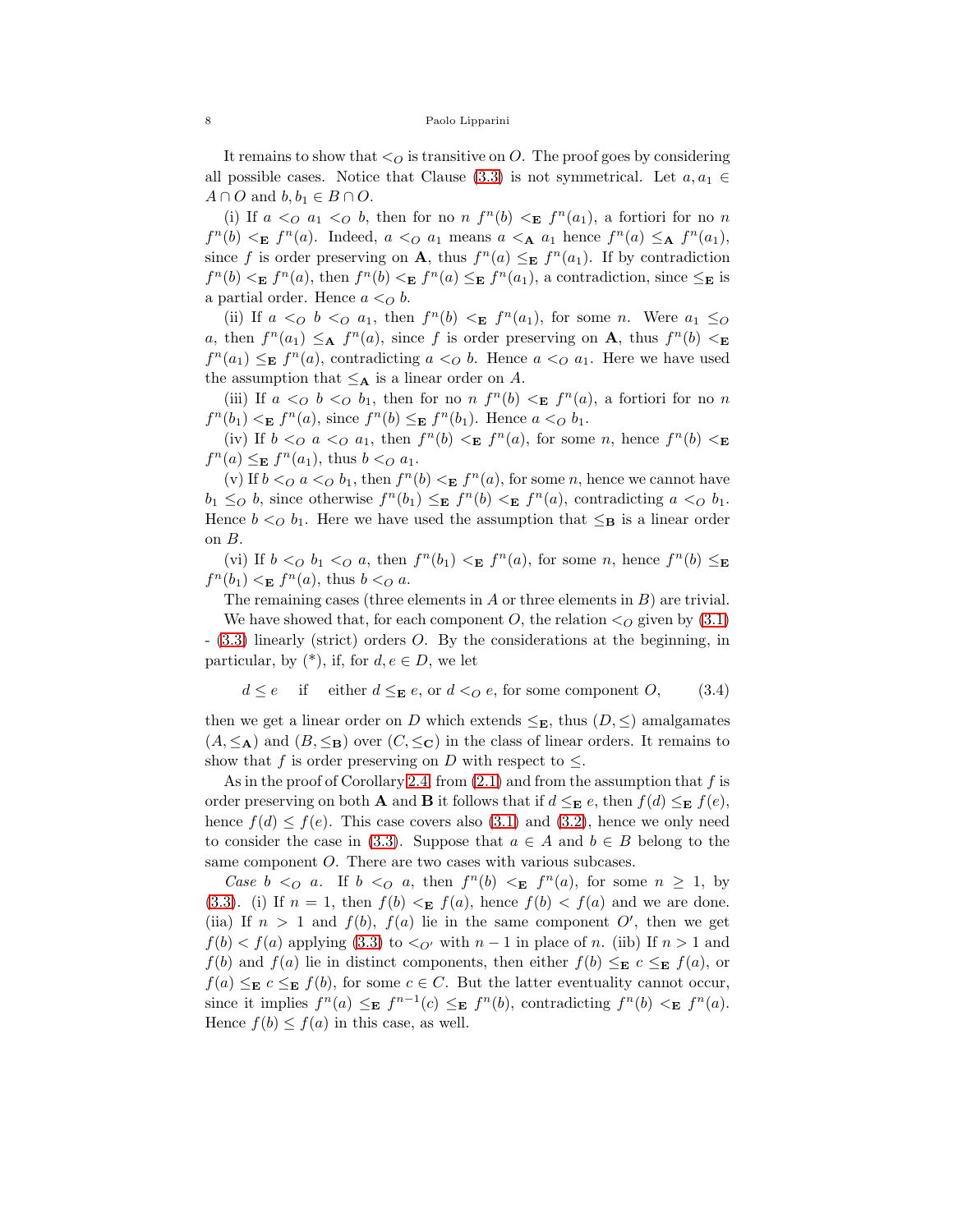Case  $a <_O b$ . If  $a <_O b$ , then for no  $n f^n(b) <_E f^n(a)$ , hence for no m  $f^{m}(f(b)) \leq_{\mathbf{E}} f^{m}(f(a))$ . (i) If  $f(b)$  and  $f(a)$  lie in the same component, we are done, by applying  $(3.3)$  with  $f(a)$  and  $f(b)$  in place of a and b. (ii) If  $f(b)$ and  $f(a)$  lie in distinct components, then, as above, either  $f(b) \leq_{\mathbf{E}} f(a)$ , or  $f(a) \leq_{\mathbf{E}} f(b)$ . Now observe that if  $a <_O b$ , then  $f(b) <_{\mathbf{E}} f(a)$  does not occur, otherwise the first clause in [\(3.3\)](#page-6-0) should have been applied. Thus  $f(a) \leq_E f(b)$ .

We have proved that f is  $\leq$ -preserving, hence  $\mathbf{D} = (D, \leq, f)$  is linearly ordered and amalgamates A and B over C.

(b) We first show that SAP fails. Let  $C$  be N with the usual order and with f interpreted as the successor function. Let  $A = \{a\} \cup \mathbb{N}$  and let **A** extend C by setting  $a < 0$  and  $f(a) = 0$ . Similarly, let  $B = \{b\} \cup \mathbb{N}$  with  $a \neq b$  and let **B** extend **C** by setting  $b < 0$  and  $f(b) = 0$ . If an amalgamating algebra is a linear order and  $f$  is still to be strict order preserving, then  $a$  and  $b$  should be identified, since  $f(a) = f(b)$  and then both  $a < b$  and  $b < a$  contradict the assumption that f is strict order preserving. Hence SAP fails.

In order to prove AP, we shall show that the situation in the above counterexample essentially provides all kinds of failures of SAP. In summary, if  $a \in A, b \in B$  and  $f^{n}(a) = f^{n}(b) \in C$ , then a and b should be identified. After the identification is made, we are left with a triple which can be amalgamated using the techniques of part (a) and then it is quite easy to see that  $f$  is strict order preserving in the amalgamating algebra.

We now proceed wih the details. Suppose that  $\iota_{\mathbf{C},\mathbf{A}}: \mathbf{C} \rightarrowtail \mathbf{A}$  and  $\iota_{\mathbf{C},\mathbf{B}}: \mathbf{C} \rightarrowtail$ B are embeddings. Let

 $C_A = \{ a \in A \mid \text{there are } n \in \mathbb{N}, c \in C \text{ and } b \in B \text{ such that }$  $f_{\mathbf{A}}^{n}(a) = \iota_{\mathbf{C},\mathbf{A}}(c)$  and  $f_{\mathbf{B}}^{n}(b) = \iota_{\mathbf{C},\mathbf{B}}(c)$  and, symmetrically,  $C_B = \{ b \in B \mid \text{there are } n \in \mathbb{N}, c \in C \text{ and } a \in A \text{ such that }$  $f_{\mathbf{A}}^{n}(a) = \iota_{\mathbf{C},\mathbf{A}}(c)$  and  $f_{\mathbf{B}}^{n}(b) = \iota_{\mathbf{C},\mathbf{B}}(c)$ .

Notice that  $C_A$  and  $C_B$  are closed under applications of f, hence they are domains for substructures  $C_A$  and  $C_B$  of  $A$  and  $B$ , respectively. Moreover,  $n = 0$  is allowed, hence **C** embeds both in  $C_A$  and  $C_B$ . Now observe that every strict order preserving unary operation on some linearly ordered set is injective. Hence if  $a \in C_A$ , then the  $b \in B$  witnessing that a satisfies the defining condition for  $C_A$  is unique. Moreover, such b clearly belongs to  $C_B$ , as witnessed, in turn, by a. Thus if we define  $\varphi: C_A \to C_B$  by setting  $\varphi(a) = b$ , for a, b as above, we get a bijective correspondence from  $C_A$  onto  $C_B$ . Surjectivity of  $\varphi$  is given by the symmetrical argument.

The correspondence  $\varphi$  is a homomorphism with respect to f, since if  $\varphi(a)$  = b, then  $\varphi(f(a)) = f(b)$ . This is obvious if  $a \in C$ ; otherwise consider  $n-1$  in place of n in the definitions of  $C_A$  and  $C_B$ . We are going to show that  $\varphi$  is also an order isomorphism, hence  $C_A$  and  $C_B$  are isomorphic structures. Indeed, suppose that  $a, a_1 \in C_A$  with  $f_{\mathbf{A}}^n(a) = \iota_{\mathbf{C},\mathbf{A}}(c)$  and  $f_{\mathbf{A}}^m(a_1) = \iota_{\mathbf{C},\mathbf{A}}(c_1)$  with, say,  $m > n$ . If  $r = m - n$ , then  $f_{\mathbf{A}}^{m}(a) = \iota_{\mathbf{C},\mathbf{A}}(f_{\mathbf{C}}^{r}(c))$  and, since  $\iota_{\mathbf{C},\mathbf{A}}$  is an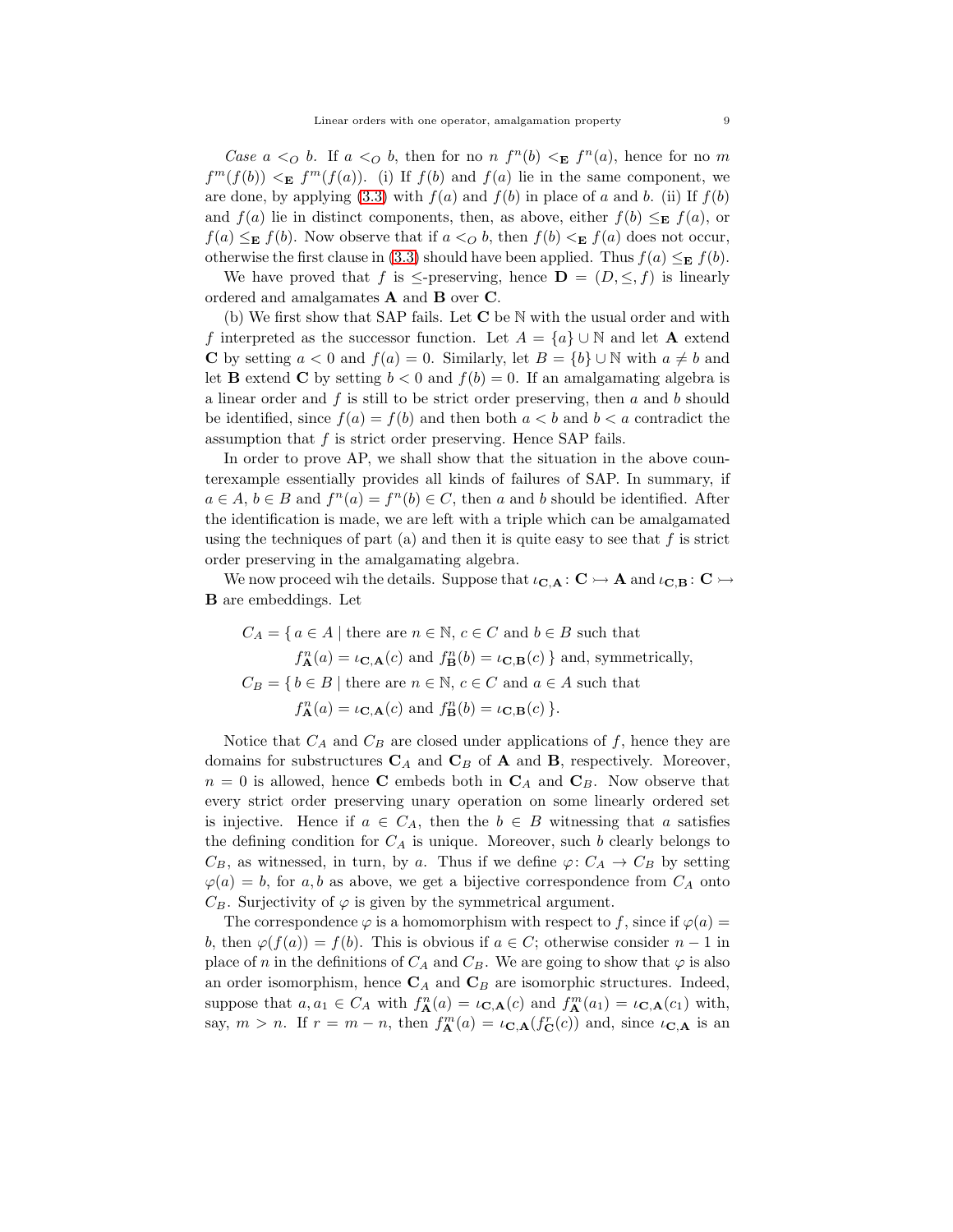embedding and f is strict order preserving, we get that  $a < a_1$  if and only if  $f_{\mathbf{A}}^{m}(a) < f_{\mathbf{A}}^{m}(a_1)$ , if and only if  $f_{\mathbf{C}}^{r}(c) < c_1$ . The last inequality is computed in **C**, hence it is also equivalent to  $\varphi(a) < \varphi(a_1)$ .

Since  $C_A$  and  $C_B$  are isomorphic, then, by replacing A, B and C with suitable isomorphic structures, it is no loss of generality to assume that  $C_1 \subseteq A, B$ , where  $C_1$  is isomorphic to  $C_A$ . Since C embeds into  $C_1$ , if we can amalgamate the copies of **A** and **B** over  $C_1$ , then we have embeddings amalgamating the original structures. The relevant property of  $C_1$  that we have obtained is that

<span id="page-9-0"></span>if 
$$
a \in A
$$
,  $b \in B$ ,  $c \in C_1$  and  $f_{\mathbf{A}}(a) = c = f_{\mathbf{B}}(b)$ , then  $a = b \in C_1$ . (3.5)

Now apply the construction in (a) with  $C_1$  in place of C. Since f is strict order preserving on  $A$  and  $B$ , it is in particular order preserving, hence (a) can be applied, obtaining some structure  $\bf{D}$  with an order preserving f. It remains to show that  $f$  is strict order preserving, and we shall show that this follows from [\(3.5\)](#page-9-0). So let  $d < e$ . We know from (a) that  $f(d) \leq f(e)$ ; it remains to show that  $f(d) \neq f(e)$ . If either  $d, e \in A$  or  $d, e \in B$ , this is immediate from the assumption that  $f$  is strict order preserving on  $A$ , respectively,  $B$ . Otherwise, say,  $d \in A$  and  $e \in B$ , thus  $f(d) \in A$  and  $f(e) \in B$ . If  $f(d) = f(e)$ , then  $f(d), f(e) \in C_1 = A \cap B$ , hence  $d = e$ , by [\(3.5\)](#page-9-0). This contradicts  $d < e$ .

(c) We shall present two counterexamples, since they have quite distinct features.

(c)(i) Let  $C = \{0\}$  with the only possible interpretations,  $A = \{a, 0\}$ ,  $B = \{b, 0\}, A \cap B = C$  with

<span id="page-9-1"></span>
$$
a <_{\mathbf{A}} 0, f_{\mathbf{A}}(a) = 0, h_{\mathbf{A}}(a) = a, \text{ and}
$$
  

$$
b <_{\mathbf{B}} 0, f_{\mathbf{B}}(b) = b, h_{\mathbf{A}}(b) = 0.
$$
 (3.6)

If **A**, **B** and **C** can be amalgamated to a *linear* order, then in the amalgamating algebra we have either  $a \leq b$  or  $b \leq a$ . If f is required to be order preserving, the first eventuality cannot occur, since then  $0 = f(a) \leq f(b) = b$ and similarly the second eventuality cannot occur, if h is required to be order preserving.

(c)(ii) If we want f and h to be strict order preserving, consider N, as  $\mathbf{C}$ , with the standard order and interpret both f and h in  $C$  as the successor function. Then extend  $C$  with one more element in two possible ways with  $A = \{a\} \cup \mathbb{N}, B = \{b\} \cup \mathbb{N}$  and the same new relations [\(3.6\)](#page-9-1) as above. Then repeat the same argument.

(d) In this case the order used in the proof of Corollary [2.3](#page-3-2) works. In detail, given  $C \subseteq A, B$  to be amalgamated, let  $D = A \cup B$  and, for each  $f \in F$ , define f on D in the unique compatible way. Thus each f is bijective, since f is bijective both on A and B and the values of f agree on  $C = A \cap B$ . Then extend the order  $\leq_{\mathbf{E}}$  on D from Theorem [2.2](#page-3-0) by setting  $d \leq e$  if

<span id="page-9-2"></span>either 
$$
d \leq_{\mathbf{E}} e
$$
, or  
not  $d \leq_{\mathbf{E}} e$ , not  $e \leq_{\mathbf{E}} d$  and  $d \in A$ ,  $e \in B$ . (3.7)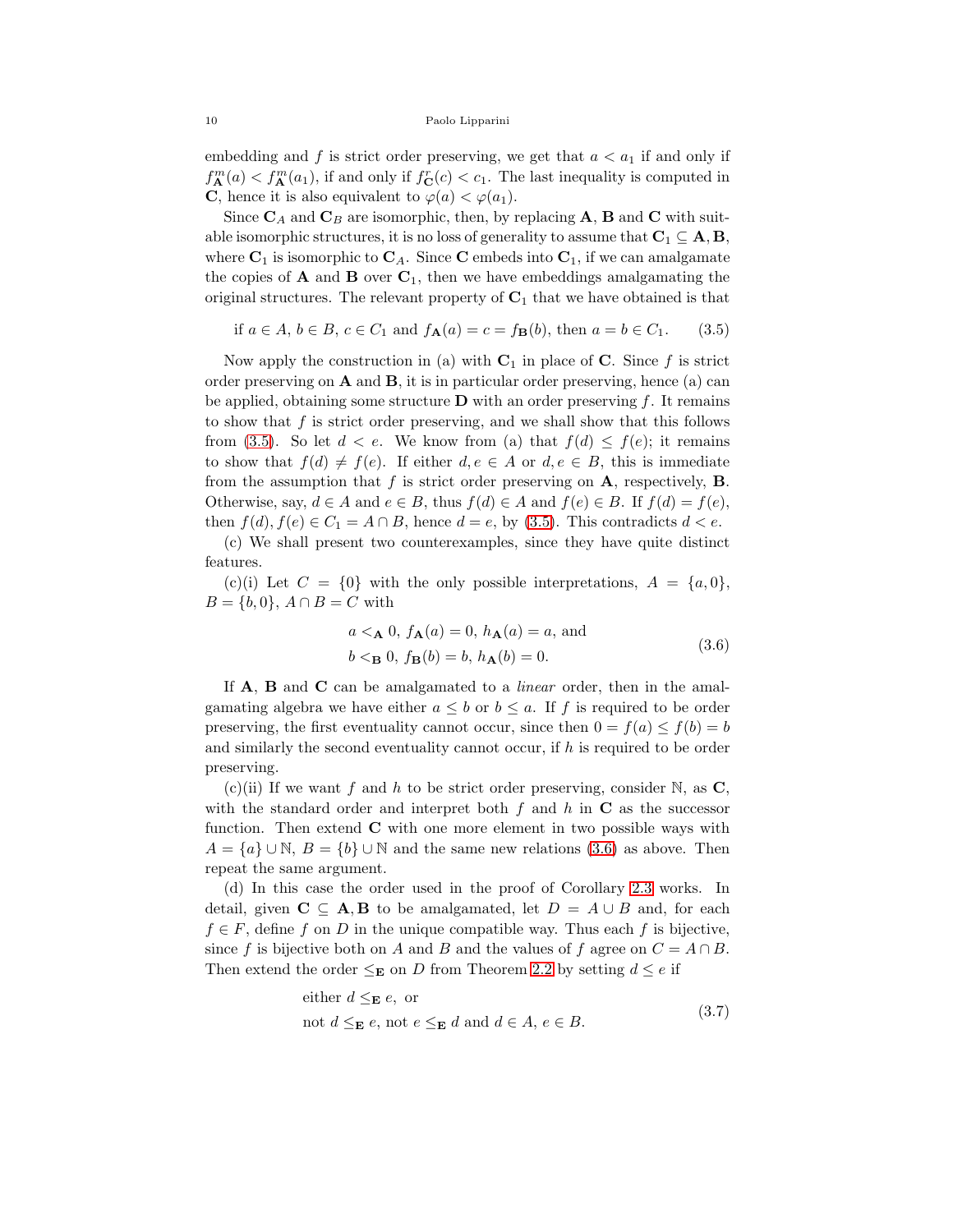By the arguments in (a), if the second alternative in equation [\(3.7\)](#page-9-2) holds, then  $d$  and  $e$  belong to the same component. Now notice that if  $f$  is bijective and order preserving on C and  $(C_1, C_2)$  is a cut of **C**, then  $(f(C_1), f(C_2))$  is a cut. The assumption that f is surjective is used in order to get  $f(C_1) \cup f(C_2) =$ C. Hence if d and e belong to the component O associated to  $(C_1, C_2)$ , then  $f(d)$  and  $f(e)$  belong to the component O' associated to  $(f(C_1), f(C_2))$ , since f is strict order preserving on both  $\bf{A}$  and  $\bf{B}$ .

Now we can prove that each f is order preserving with respect to  $\leq$ . If  $d \leq_{\mathbf{E}} e$ , then we get  $f(d) \leq_{\mathbf{E}} f(e)$ . On the other hand, if  $d \leq e$  is given by the second alternative in [\(3.7\)](#page-9-2), then  $d \in A$ ,  $e \in B$  and  $d$ , e belong to the same component, call it O. But also  $f(d) \in A$ ,  $f(e) \in B$  and  $f(d)$ ,  $f(e)$  belong to the same component O' as described above, hence [\(3.7\)](#page-9-2) gives  $f(d) < f(e)$ . Put in another way, the first alternative in [\(3.3\)](#page-6-0) never occurs when dealing with bijective functions.

The conclusion follows from the fact that a bijective order preserving function on a linearly ordered set is necessarily an order automorphism.  $\Box$ 

In the special case of a single strictly increasing automorphism AP in Theorem 3.1 is a consequence of [\[LP,](#page-20-13) Theorem 2.2]. Recall that a theory with model completion has AP.

<span id="page-10-0"></span>*Remarks* 3.2. The counterexample in  $(c)(i)$  in the proof of Theorem 3.1 shows that the class of finite linearly ordered sets with two order preserving operations fails to have AP. Indeed, the counterexample shows a bit more.

Recall that an *(order-theoretical)* closure operation on some poset P is an order preserving unary operation f such that  $f(f(x)) = f(x) \geq x$  holds for every  $x \in P$ . See [\[Er\]](#page-20-21) for information about closure operations, pictures and for the interest of the notion in the general order-theoretical setting. The counterexample in  $(c)(i)$  shows that the class of (finite) linearly ordered sets with two closure operations fails to have AP.

The counterexample  $(c)(ii)$  works both for the strict and the nonstrict case, but in the former situation the counterexample should necessarily be infinite, since a strict order preserving operation is the identity on a finite linearly ordered set.

Actually, the example shows that it is not always the case that a triple of linearly ordered set with two strict order preserving operations can be amalgamated into a linearly ordered set with two order preserving operations, namely, without requiring in the amalgamating structure that the operations are strict order preserving.

The proof of Theorem 3.1(d) shows that if  $C$  is a linearly ordered set with an  $F$ -indexed set of automorphisms, then  $C$  is a strong amalgamation base for the class of linearly ordered sets with an F-indexed set of strict order preserving unary operations.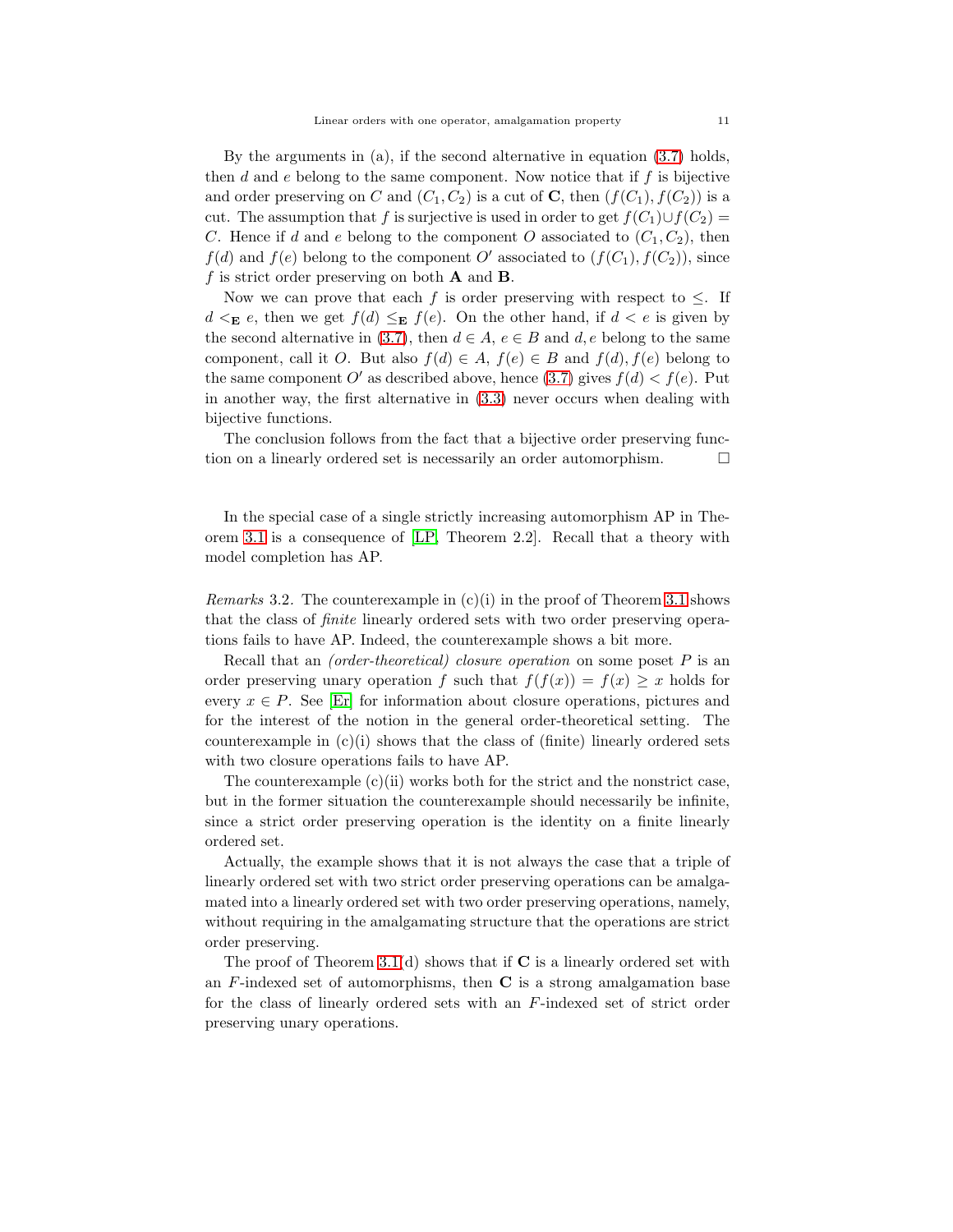# <span id="page-11-0"></span>4. Order reversing operations

If we consider order reversing operations, the arguments of the previous section generally carry over. However, a linearly ordered set with an order reversing operation has at most one element c such that  $g(c) = c$ , and obviously embeddings must preserve such "centers", if they exist. This fact prevents strong amalgamation. Moreover, elements greater than the center should be treated in a different—but symmetrical—way in comparison with elements smaller than the center. We now give precise definitions and collect some trivial facts about these notions.

**Definition 4.1.** If C is a linearly ordered set with a unary operation  $q$ , an element c of C is said to be a center, or a fixed point of g if  $g(c) = c$ .

An element d of C is an upper (resp., lower) element if  $g(d) < d$  (resp.,  $q(d) > d$ .

<span id="page-11-1"></span>**Lemma 4.2.** Suppose that  $C$  is a linearly ordered set with one order reversing unary operation g.

- (a) Every element of C is either upper, lower, or a center. The alternatives are mutually exclusive and  $C$  has at most one center.
- (b) Suppose that **C** has a center c. Then, for every  $d \in C$ , d is upper if and only if  $c < d$  and d is lower if and only if  $d < c$ .
- (c) If d is upper, then  $g(d)$  is either lower or the center, and symmetrically. All the upper elements are greater than all the lower elements,
- (d) If  $C$  has no center, then  $C$  can be extended by adding just one element (in a unique way modulo isomorphisms preserving  $C$ ) to a linearly ordered set  $\mathbb{C}^*$  with an order reversing unary operation and a center. If g is strict order reversing in  $C$ , then the operation in  $C^*$  is strict order reversing, too.
- (e) Suppose that  $\iota: \mathbf{C} \rightarrow \mathbf{A}$  is an embedding.

If C has a center c, then A has a center and  $\iota(c)$  is the center of A.

If  $C$  has not a center and  $A$  has a center, then  $\iota$  extends uniquely to an embedding from  $\mathbb{C}^*$  to  $\mathbb{A}$ , where  $\mathbb{C}^*$  is defined as in (d).

If neither  $C$  nor  $A$  have a center, then  $\iota$  extends uniquely to an embedding from  $\mathbf{C}^*$  to  $\mathbf{A}^*$ .

*Proof.* (a)  $\overline{\phantom{a}}$  (c) are immediate from the assumptions that **C** is linearly ordered and g is order reversing. For example, to prove (c), observe that if  $g(d)$  < d, then  $g(g(d)) \ge g(d)$ , hence either  $g(g(d)) > g(d)$ , thus  $g(d)$  is lower, or  $g(g(d)) = g(d)$ , thus  $g(d)$  is the center. Suppose that d is upper and e is lower. If  $d < e$ , then  $g(d) < d < e < g(e)$  contradicts the assumption that g is order reversing. Hence  $e < d$ , since the order is linear and d and e are necessarily distinct.

(d) By (b), the new element supposed to be a center, call it c, should be greater than all the lower elements and smaller then all the upper elements,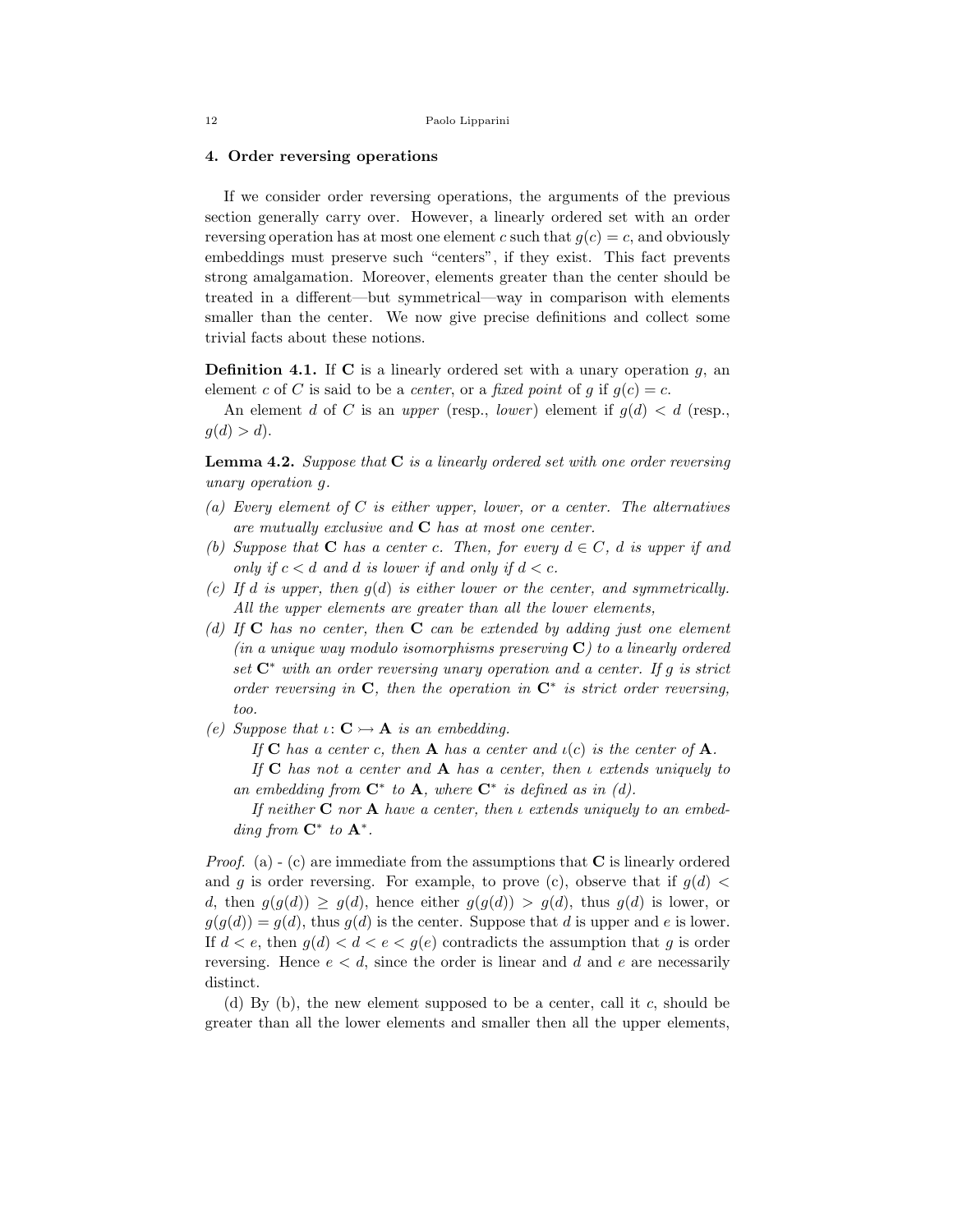hence the position of c in the order is fully determined. Setting  $g(c) = c$ , clause (c) implies that, endowed with the above structure,  $C \cup \{c\}$  is linearly ordered and  $q$  is order reversing.

(e) It follows from the definitions that an embedding (actually, just a morphism) sends a center to a center. All the rest follows from (a) - (d).  $\Box$ 

It follows from Lemma [4.2](#page-11-1) that embeddings preserve upper and lower elements, as well as centers, if they exist. In particular, given a triple to be amalgamated, there is no need to mention some specific structure  $\mathbf{A}, \mathbf{B}$  or  $\mathbf{C},$ when referring to the center.

<span id="page-12-0"></span>**Theorem 4.3.** (a) The classes  $\mathcal{LO}_r$ , resp.,  $\mathcal{LO}_{sr}$  of linearly ordered sets with one order reversing, resp., one strict order reversing unary operation have AP but not SAP.

(b) The classes of linearly ordered sets with two order reversing, resp., two strict order reversing unary operations have not AP. Similarly for the case of an order preserving and an order reversing operation. AP fails even if we assume that all the operations have a common center.

*Proof.* (a) To prove that SAP fails, just let **C** have no center and  $\bf{A}$ , **B** have a center. In any amalgamating structure the centers of A and B must be identified, by Lemma [4.2,](#page-11-1) hence SAP fails. The simplest concrete example is when  $C$  is an empty model and  $A$  and  $B$  have only one element, necessarily, the center. However, we want to prove that also the weaker version of SAP fails when C is required to be nonempty. Cf. the final comment in Definition [2.1.](#page-2-0)

So let C be the model with domain  $C = \{-\infty, \infty\}$  and such that  $-\infty < \infty$ ,  $g(-\infty) = \infty$  and  $g(\infty) = -\infty$ . Extend **C** to **A** by letting  $A = \{-\infty, a, \infty\},$ with  $-\infty < a < \infty$  and  $g(a) = a$ . Similarly, extend **C** to **B** by letting  $B = \{-\infty, b, \infty\}$  with  $b \neq a, -\infty < b < \infty$  and  $g(b) = b$  (in fact, **A** and **B** are just two isomorphic copies of the structure  $\mathbb{C}^*$  constructed in Lemma [4.2\(](#page-11-1)d)). By Lemma [4.2,](#page-11-1) in any amalgamating structure we must have  $a = b$ , hence SAP fails. Notice that  $g$  is strict order reversing on  $A$ ,  $B$  and  $C$ , but  $a = b$  in any amalgamating structure **D**, even if g is assumed to be (possibly, not necessarily strict) order reversing in D.

The proof of AP is similar to the proof of Theorem  $3.1(a)(b)$ , except that the possible overlapping of centers should be fixed (in the case of order reversing operations this is the only obstacle to strong amalgamation) and that the actual definition of the linear order involves still another division into cases.

Let  $C \subseteq A, B$  be a triple to be amalgamated. If some algebra above has no center, add a center to it according to Lemma [4.2\(](#page-11-1)d). Possibly, replace A and B with isomorphic copies, so that their centers are identified (this is necessary exactly in case the original  $A$  and  $B$  have some center and  $C$  has not a center). Because of Lemma [4.2,](#page-11-1) there is just one way to add the centers and the original embeddings can be extended in a unique way.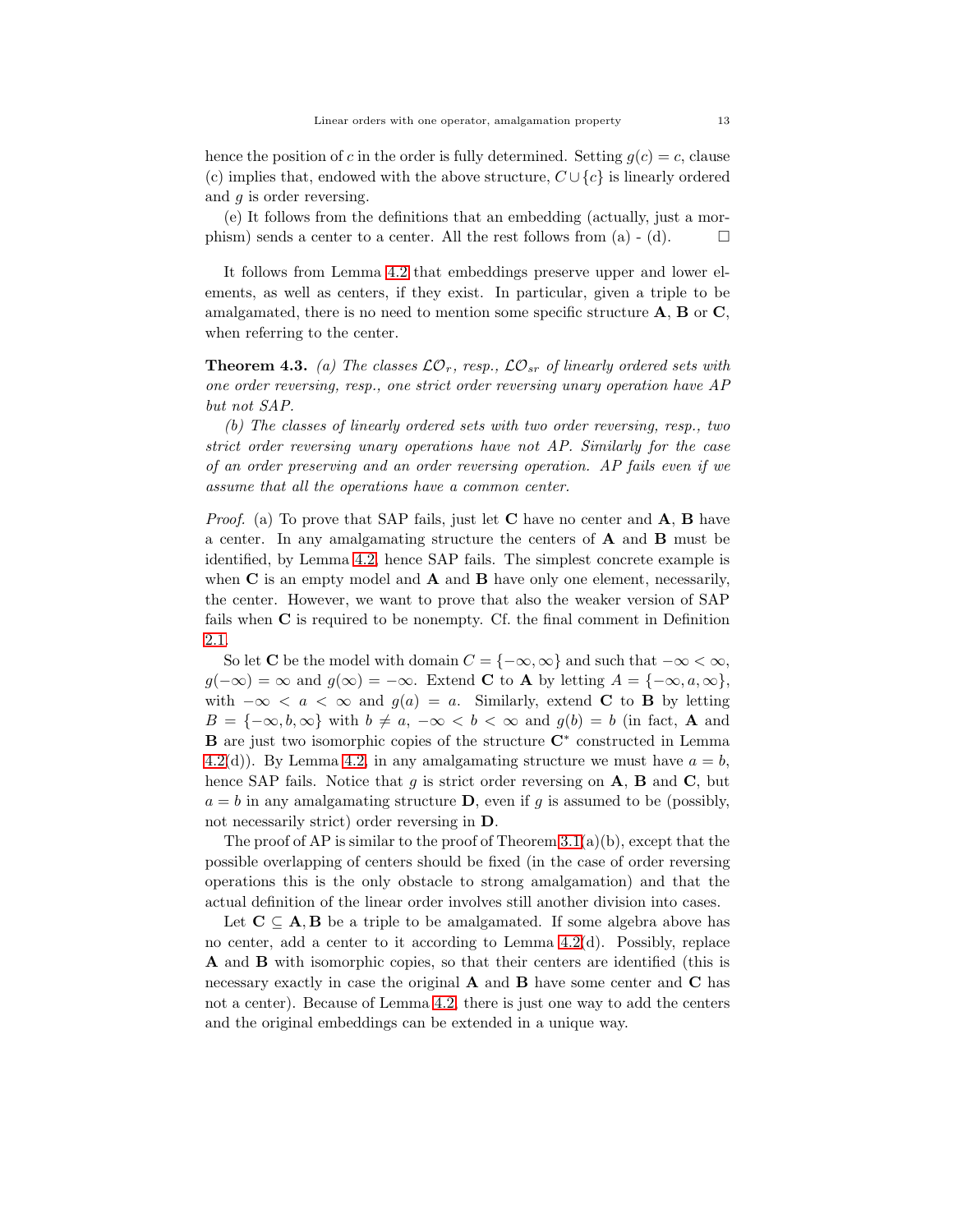Hence we can suppose that  $\mathbf{A}, \mathbf{B}$  and  $\mathbf{C}$  all have a center. As in the proof of Theorem 3.1, Theorem [2.2](#page-3-0) and Corollary [2.4](#page-4-0) furnish an amalgamating partial order  $\mathbf{E} = (D, \leq_{\mathbf{E}}, g)$  with an order reversing operation. Lengvárszky [\[Le\]](#page-20-22) showed that a poset with a unary order reversing function  $g$  can be linearized in such a way that g is still order reversing if and only if  $g^2$  is acyclic and g has at most one fixed point (in the original poset). Hence we can apply [\[Le\]](#page-20-22) in order to get a proof of the positive part of (a). As in the case of Theorem 3.1, we shall present a direct and more explicit construction.

To simplify the notation, let  $\lt_k^n$  be  $\lt_k$  for n even, and  $\lt_k^n$  be  $\gt_k$  for n odd. Apply a similar convention for  $\leq_{\mathbf{E}}^n$ . Recall from the proof of Theorem 3.1 the definition of a component, and recall that the relative order between two elements lying in distinct components is completely determined by  $\leq_{\mathbf{E}}$ . Notice also that, as we mentioned, the definition of the components does not rely on the operations, it depends only on the orderings.

As in the proof of  $3.1(a)$ , we need to linearize each component. Let us call a component *lower* if its elements are  $\leq_{\mathbf{E}} c$  and *upper* otherwise, where  $c$  is the center of  $C$ . The distinction makes sense, since each component is convex and contained in  $D \setminus C$ . If O is a lower component, linearize O according to the conditions [\(3.1\)](#page-6-1) - [\(3.3\)](#page-6-0), but replacing  $f^{(n)}(b) \leq_{\mathbf{E}} f^{(n)}(a)$  in (3.3) by  $g^{n}(b) <_{\mathbf{E}}^{n} g^{n}(a)$ . The proof that  $\langle \circ \rangle$  is a linear order on O carries over just by replacing  $\leq_{\mathbf{E}}$  and  $\leq_{\mathbf{E}}$ , respectively, by  $\leq_{\mathbf{E}}^n$  and  $\leq_{\mathbf{E}}^n$  in all the expressions involving  $f^n$  (here,  $g^n$ ) and with no further modification.

As far as upper components are concerned, we have to exchange the role of A and B in  $(3.3)$ , since we want q to be order reversing. In detail, replace [\(3.3\)](#page-6-0) by

$$
\begin{array}{c}\n a <_O b, & \text{if } g^n(a) <^n_{\mathbf{E}} g^n(b), \\
\text{for some } n \ge 1, \text{ or} \\
b <_O a, & \text{otherwise,}\n\end{array}\n\bigg\} \quad \text{if } a \in A \cap O \text{ and } b \in B \cap O \tag{4.1}
$$

<span id="page-13-0"></span>for upper components

By symmetry,  $\langle \rangle$  is a linear order on O in this case, too.

We now can define  $\leq$  on D as in equation [\(3.4\)](#page-7-0). The proof that g is order reversing with respect to  $\leq$  is similar to 3.1(a), just considering separately the cases when  $a$  and  $b$  belong to the same lower or upper component. For example, we shall treat the case when  $a \in A$  and  $b \in B$  belong to the same upper component O.

Case  $a <_O b$ . If  $a <_O b$ , then  $g^n(a) <_{\mathbf{E}}^n g^n(b)$ , for some  $n \geq 1$ , by [\(4.1\)](#page-13-0). (i) If  $n = 1$ , then  $g(a) < \mathbf{E} g(b)$ , namely,  $g(b) < \mathbf{E} g(a)$ , by the definition of  $\lt_{\mathbf{E}}^n$ , hence  $g(b) < g(a)$  and we are done. (ii) If  $n > 1$ , then  $g^{n-1}(g(a)) <_{\mathbf{E}}^n g^{n-1}(g(b))$ , that is,  $g^{n-1}(g(b)) <_{\mathbf{E}}^{n-1} g^{n-1}(g(a))$ . (iia) First suppose that  $g(b)$  and  $g(a)$  lie in the same component  $P$ . Then  $P$  is a lower component, by Lemma [4.2\(](#page-11-1)c) applied to  $\bf{A}$  and  $\bf{B}$ . Notice that, by construction, each component has empty intersection with C, hence  $g(b)$  and  $g(a)$  are not centers, since C is assumed to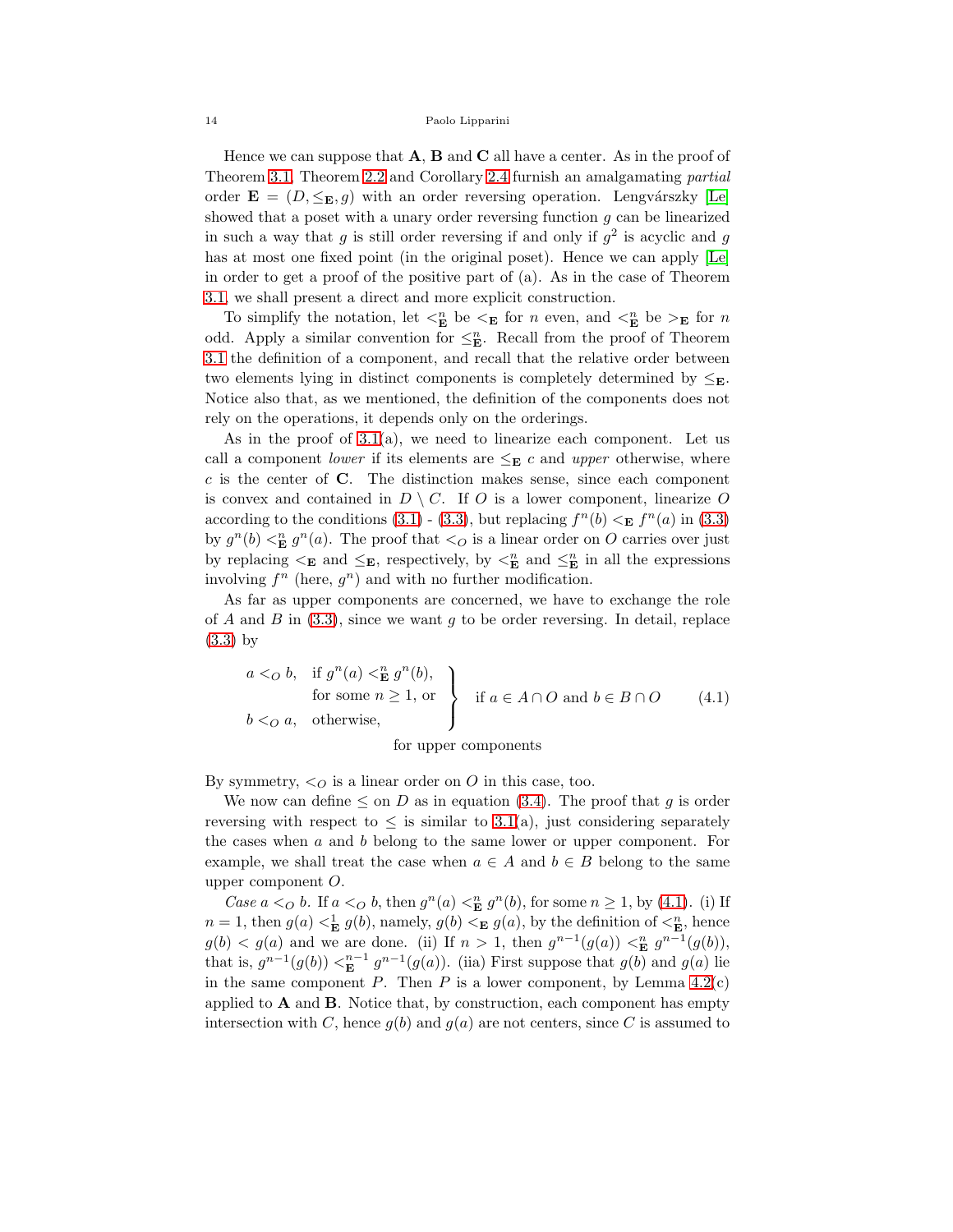have a center and the center is unique. Thus we get  $g(b) <_P g(a)$  applying the modified version of [\(3.3\)](#page-6-0) with  $n-1$  in place of n. (iib) If  $g(b)$  and  $g(a)$  lie in distinct components, then either  $g(b) \leq_{\mathbf{E}} c \leq_{\mathbf{E}} g(a)$ , or  $g(a) \leq_{\mathbf{E}} c \leq_{\mathbf{E}} g(b)$ , for some  $c \in C$ . The latter eventuality cannot occur, since it implies  $g^{n}(a) \leq_{\mathbf{E}}^{n-1}$  $g^{n-1}(c) \leq_{\mathbf{E}}^{n-1} g^n(b)$ , hence  $g^n(b) \leq_{\mathbf{E}}^{n} g^n(a)$  contradicting  $g^n(a) \leq_{\mathbf{E}}^{n} g^n(b)$ . Hence  $g(b) \leq g(a)$  in this case, as well.

Case  $b < o$  a. If  $b < o$  a, then for no n  $g<sup>n</sup>(a) < E<sup>n</sup>$  g<sup>n</sup>(b), hence for no  $m \thinspace g^m(g(a)) \thinspace \leq^m_{\mathbf{E}} \thinspace g^m(g(b)),$  that is, for no  $m \thinspace g^m(g(b)) \thinspace \leq^m_{\mathbf{E}} \thinspace g^m(g(a)).$  (i) If  $g(b)$  and  $g(a)$  lie in the same component P, necessarily, as we mentioned, a lower component, then we get  $g(a) <_P g(b)$ , by applying the variant of [\(3.3\)](#page-6-0) with  $g(a)$  and  $g(b)$  in place of a and b. Hence  $g(a) < g(b)$ . (ii) If  $g(b)$ and  $g(a)$  lie in distinct components, then, as above, either  $g(b) \leq_{\mathbf{E}} g(a)$ , or  $g(a) \leq_{\mathbf{E}} g(b)$ . If  $b <_{Q} a$ , then  $g(a) <_{\mathbf{E}} g(b)$ , equivalently,  $g(b) <_{\mathbf{E}} g(a)$ , does not occur, otherwise the first clause in [\(4.1\)](#page-13-0) should have been applied. Thus  $g(a) \leq_{\mathbf{E}} g(b)$ , hence  $g(a) \leq g(b)$ .

The case when  $g$  is assumed to be strict order reversing presents no essential difference with respect to the proof of Theorem 3.1(b). The only minor detail is in the proof that  $\varphi$ , as defined in the proof of 3.1(b), is an order isomorphism. In the present case, assume that  $a, a_1 \in C_A$ ,  $g_{\mathbf{A}}^n(a) = \iota_{\mathbf{C},\mathbf{A}}(c)$  and  $g_{\mathbf{A}}^m(a_1) =$  $\iota_{\mathbf{C},\mathbf{A}}(c_1)$  with, say,  $m > n$ . If  $r = m - n$ , then  $g_{\mathbf{A}}^m(a) = \iota_{\mathbf{C},\mathbf{A}}(g_{\mathbf{C}}^r(c))$ . Since g is strict order reversing, then  $a < a_1$  if and only if  $g_{\mathbf{A}}^m(a) <^m g_{\mathbf{A}}^m(a_1)$ , if and only if  $g_C^r(c) <^m c_1$ . As in 3.1(b), the last inequality is computed in C, hence it is also equivalent to  $\varphi(a) < \varphi(a_1)$ . All the rest goes as in 3.1(b)

(b)(i) We provide the example of three finite nonamalgamable algebras with two order reversing operations g and k. Let  $C = \{c\}$ ;  $A = \{a, c, d\}$ , with  $a \leq_{\mathbf{A}} c \leq_{\mathbf{A}} d$ ,  $g_{\mathbf{A}}(a) = g_{\mathbf{A}}(d) = c$ ,  $k_{\mathbf{A}}(a) = d$ ,  $k_{\mathbf{A}}(d) = a$ , and  $B = \{b, c, e\}$ , with  $A \cap B = \{c\}$ ,  $b <_{\mathbf{B}} c <_{\mathbf{B}} e$ ,  $g_{\mathbf{B}}(b) = e$ ,  $g_{\mathbf{B}}(e) = b$ ,  $k_{\mathbf{B}}(b) = k_{\mathbf{B}}(e) = c$ , Then argue as in  $3.1(c)(i)$ .

 $(b)(ii)$  In this example we construct three nonamalgamable finite algebras with an order preserving operation f and an order reversing operations  $g$ . Let the domains A, B, C, the orderings and the operations g be as in  $(b)(i)$ . Let  $f_{\mathbf{A}}$  be the identity and  $f_{\mathbf{B}}(b) = f_{\mathbf{B}}(e) = c$ . If  $a \leq b$  in some amalgamating structure with g order reversing, then  $e = g(b) \le g(a) = c$ , contradicting  $c < e$ . If  $b \le a$  in some amalgamating structure with f order preserving, then  $c = f(b) \leq f(a) = a$ , again a contradiction.

(b)(iii) Now we present three nonamalgamable algebras with two strict order reversing bijective operations  $g$  and  $k$  and which cannot be amalgamated into a linear order on which g is order reversing. Let  $C = \{ -\infty, \infty \}$  with  $-\infty < \infty$ ,  $g_{\mathbf{C}}(-\infty) = k_{\mathbf{C}}(-\infty) = \infty$  and  $g_{\mathbf{C}}(\infty) = k_{\mathbf{C}}(\infty) = -\infty$ . Extend **C** to **A** by letting  $A = C \cup \mathbb{Z}$ , with  $-\infty < z < \infty$  and  $g_{\mathbf{A}}(z) = k_{\mathbf{A}}(z) = -z$ , for every  $z \in \mathbb{Z}$ . Let  $\mathbb{Z}' = {\ldots, -2', -1', 0', 1', 2', \ldots}$  be a disjoint copy of  $\mathbb{Z}$  and extend **C** to **B** by letting  $B = C \cup \mathbb{Z}'$ , with  $-\infty < z' < \infty$ ,  $g_B(z') = -z'$  and  $k_{\mathbf{B}}(z') = -z' + 2'$ , for every  $z' \in \mathbb{Z}'$ .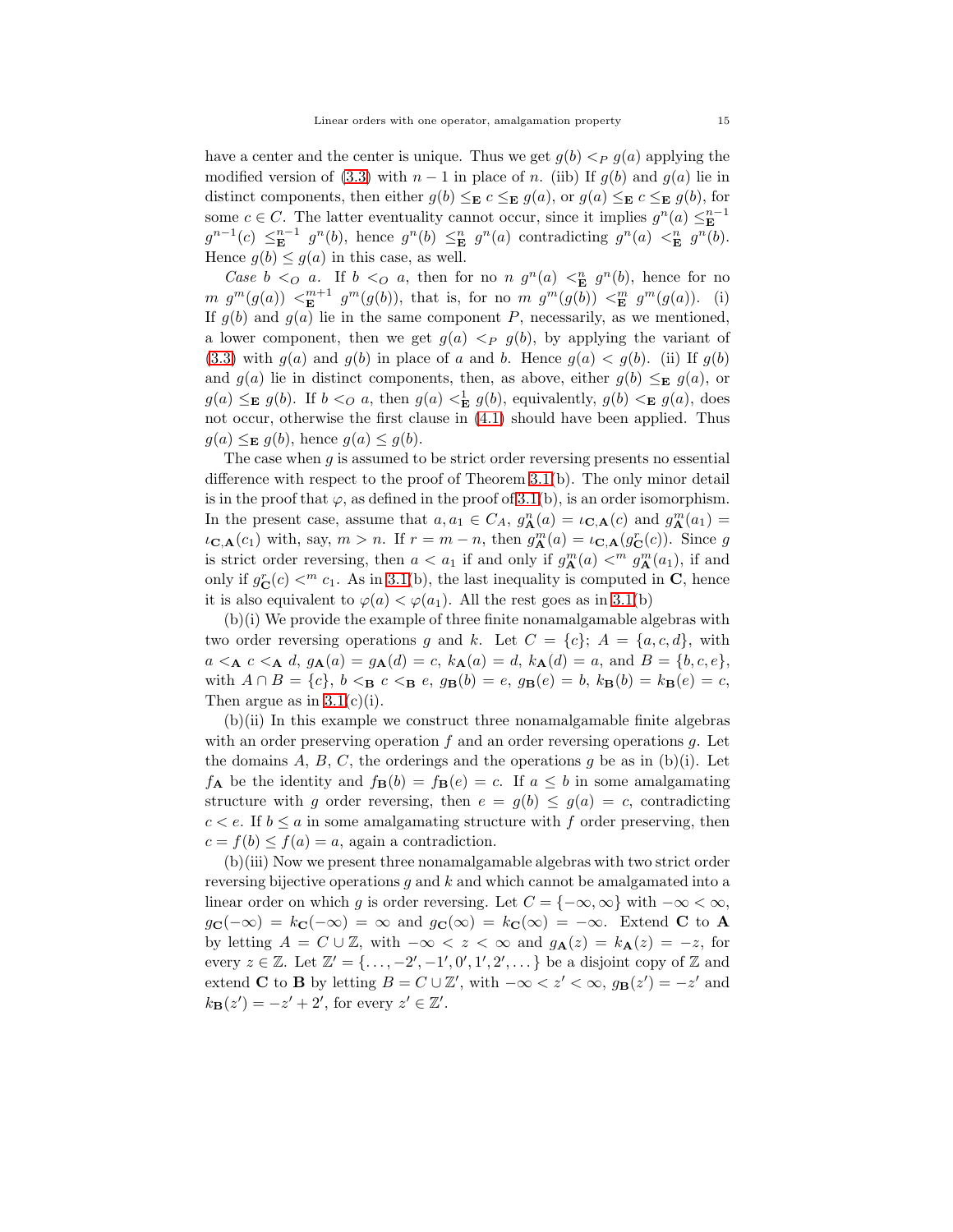In view of Lemma [4.2,](#page-11-1) in any amalgamating structure with  $g$  (not necessarily strict) order reversing, the centers  $0$  and  $0'$  with respect to g should be identified, but this is incompatible with  $k_{\mathbf{A}}(0) = 0$  and  $k_{\mathbf{B}}(0') = 2'$ .

Notice that  $k_{\mathbf{A}}(0) = 0$  and  $k_{\mathbf{B}}(0') \neq 0'$  are the only properties of k needed in the above argument, hence, by changing the other values of  $k$ , the counterexample can be modified in order to take care of the case of a (strict) order reversing together with a (strict) order preserving operation, possibly both bijective. Actually, there are plenty of further similar possibilities.

(b)(iv) The main point in (b)(iii) above is that the operations in  $\mathbb C$  have no center and then centers are added in different ways to A and B. On the other hand, we can merge the ideas in  $(b)(i)$  and  $3.1(c)(ii)$  in order to get failure of AP even under the assumption that the two operations are strict order reversing with a common center.

So let **C** be  $\mathbb{Z} \setminus \{-1,1\}$  with the standard order,  $g_{\mathbf{C}}(0) = k_{\mathbf{C}}(0) = 0$ ,  $g_{\mathbf{C}}(n) = k_{\mathbf{C}}(n) = -n$  and  $g_{\mathbf{C}}(-n) = k_{\mathbf{C}}(-n) = n+1$ , for  $n \in \mathbb{N} \setminus \{0, 1\}$ . Extend **C** to **A** with  $A = \mathbb{Z}$ ,  $g_{\mathbf{A}}(1) = k_{\mathbf{A}}(1) = -1$  and  $g_{\mathbf{A}}(-1) = 1$ ,  $k_{\mathbf{A}}(-1) = 2$ . Let  $B = C \cup \{1', -1'\}$  with  $-2 < -1' < 0 < 1' < 2$ ,  $g_{\mathbf{B}}(1') = k_{\mathbf{B}}(1') = -1'$ and  $g_{\mathbf{B}}(-1') = 2$ ,  $k_{\mathbf{B}}(-1') = 1'$ . In any amalgamating structure with a linear order, either  $1 \leq 1'$  or  $1' \leq 1$ . If  $1 \leq 1'$ , then  $2 = k^2(1) \leq k^2(1') = 1'$ , a contradiction. If  $1' \leq 1$ , then  $2 = g^2(1') \leq g^2(1) = 1$ , still a contradiction.

If we want a counterexample with a strict order preserving operation  $f$  and a strict order reversing operation  $g$ , again, with a common center, just take  $f = k^2$  in the above counterexample.

*Remark* 4.4. The proof of Theorem  $4.3(a)$  shows that the class of linearly ordered sets with an order reversing unary operation with a center has SAP.

Actually, in the class of linearly ordered sets with an order reversing unary operation, a structure  $C$  is a strong amalgamation base if and only if  $C$  has a center.

The counterexample (b)(iii) in the proof of Theorem [4.3](#page-12-0) shows that Theorem 3.1(d), as it stands, does not generalize to order reversing bijective operations, antiautomorphisms, for short.

The counterexamples  $(b)(i)$  and  $(b)(iv)$  show that the class of linearly ordered sets with two order reversing operations with the same center fails to have AP.

However, Theorem 3.1(d) does generalize if we put together the two assumptions. Moreover, we can deal with automorphisms and antiautomorphisms at the same time, provided they all respect the same center.

<span id="page-15-0"></span>**Theorem 4.5.** For every pair F and G of sets, let  $\mathcal{LO}_{FGac}$  be the class of linear orders with an F-indexed family of automorphisms and a G-indexed family of antiautomorphisms such that all the operations in F and in G have a common center. Then  $\mathcal{LO}_{FGac}$  has SAP.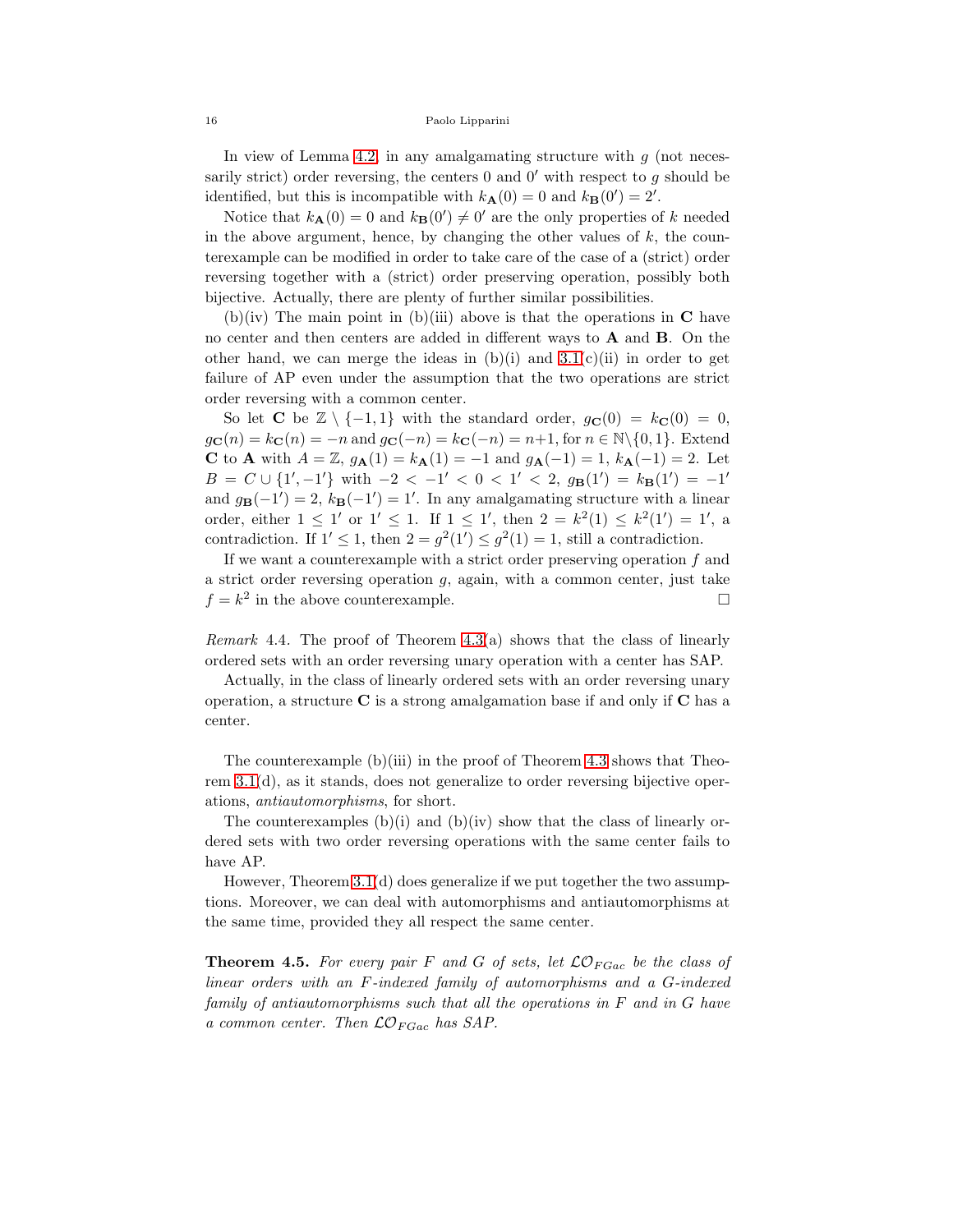*Proof.* If  $G = \emptyset$ , this is Theorem 3.1(d); actually, no assumption on centers is needed. So let us assume that  $G \neq \emptyset$ , hence the center is unique and is preserved by embeddings, by Lemma [4.2.](#page-11-1)

Given a triple  $A$ ,  $B$ ,  $C$  to be amalgamated and with center c, extend the order  $\leq$ **E** given by Theorem [2.2](#page-3-0) on  $A ∪ B$  by setting  $d ≤ e$  if either

$$
d \leq_{\mathbf{E}} e, \text{ or } (4.2)
$$

<span id="page-16-2"></span><span id="page-16-1"></span>not  $d \leq_{\mathbf{E}} e$ , not  $e \leq_{\mathbf{E}} d$ , and  $d \in A$ ,  $e \in B$ ,  $d$ ,  $e \leq_{\mathbf{E}} c$ , or (4.3)

<span id="page-16-3"></span>not 
$$
d \leq_{\mathbf{E}} e
$$
, not  $e \leq_{\mathbf{E}} d$ , and  $d \in B$ ,  $e \in A$ ,  $c <_{\mathbf{E}} d$ ,  $e$ . (4.4)

The definition provides a linear order since if, say,  $d <_{\mathbf{E}} c <_{\mathbf{E}} e$ , then  $d <_{\mathbf{E}} e$ , hence [\(4.2\)](#page-16-1) applies. If  $f_{\mathbf{A}}$  and  $f_{\mathbf{B}}$  are automorphisms of **A** and **B**, define f on  $A \cup B$  in the unique compatible way as in Corollary [2.4.](#page-4-0) If  $d \leq_{\mathbf{E}} e$ , then  $f(d) \leq_{\mathbf{E}} f(e)$  as in [2.4.](#page-4-0) Since  $f_{\mathbf{A}}$  and  $f_{\mathbf{B}}$  have center  $c \in C$ , then  $d, e \leq_{\mathbf{E}} c$ implies  $f(d), f(e) <_{\mathbf{E}} f(c) = c$ , hence the arguments in the proof of Theorem 3.1(d) show that if  $d < e$  and clause [\(4.2\)](#page-16-1) does not apply, then  $f(d) < f(e)$ . If  $c \leq_{\mathbf{E}} d, e$ , the symmetrical arguments apply when A and B are exchanged. Thus  $f$  is order preserving on  $D$ . Since  $f$  is bijective, it is an automorphism.

Now suppose that  $g$  is interpreted as an antiautomorphism on  $A$  and  $B$ and, again, define g on  $A \cup B$  in the unique compatible way. If  $d, e \leq_{\mathbf{E}} c$ , then  $c = g(c) <_{\mathbf{E}} g(d), g(e)$ . Recalling the definition of a component from the proof of Theorem 3.1(a), and by the comments before  $(*)$  there, if either [\(4.3\)](#page-16-2) or  $(4.4)$  applies, then d and e lie in the same component. Arguing in a way similar to 3.1(d), the assumption that g is bijective implies that if d and e lie in the same component, say, the component associated to the cut  $(C_1, C_2)$ , then  $g(d)$  and  $g(e)$  lie in the component associated to  $(g(C_2), g(C_1))$ . Thus if [\(4.3\)](#page-16-2) applies to d, e, then [\(4.4\)](#page-16-3) applies to  $g(e)$ ,  $g(d)$  and conversely. This implies that  $g$  is order reversing on  $D$ , hence an antiautomorphism, since  $g$  is bijective.

# <span id="page-16-0"></span>5. Further remarks

In this section we present a few model-theoretical consequences of the above results. It is almost immediate from Theorems 3.1 and [4.3](#page-12-0) that the classes of finite linearly ordered sets with one order preserving, resp., one order reversing unary operation have a Fraïssé limit. Moreover, say, if  $T$  is the theory of linearly ordered sets with one order preserving unary operation  $f$  satisfying  $f^{m+1}(x) = f^m(x)$ , for some fixed m, and M is the Fraïssé limit of the class of finite models of T, then  $Th(\mathbf{M})$  is  $\omega$ -categorical and is the model completion of  $T$ .

With a bit more notation, we can prove AP, JEP and the existence of Fraïssé limits for many more classes. The relevant aspect in the following considerations is that in all the previous constructions the amalgamating model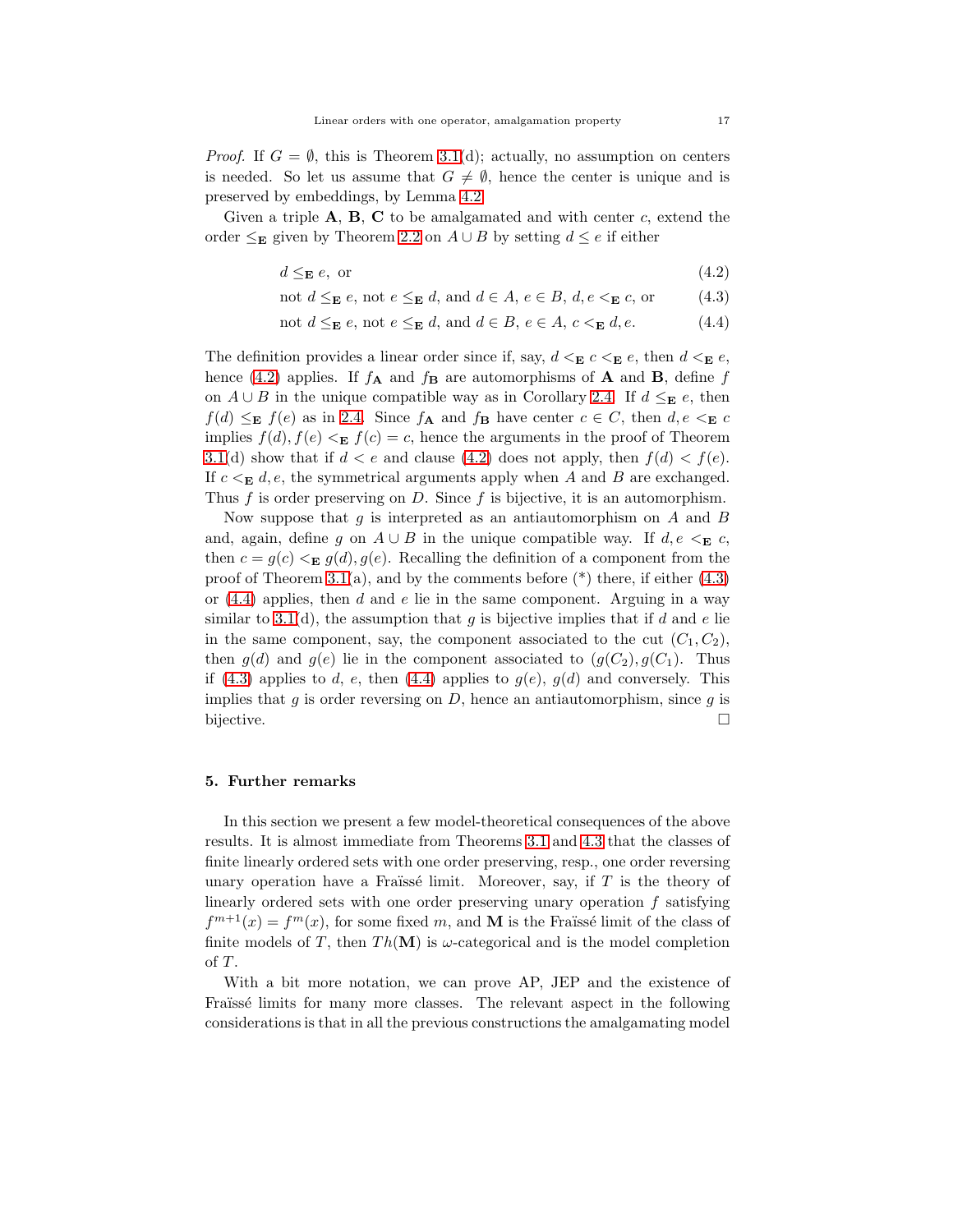has been always constructed on the set theoretical union of A and B. We shall elaborate further on this aspect in [\[Li\]](#page-20-18).

Recall the definitions of the classes  $\mathcal{PO}_F$ ,  $\mathcal{LO}_p$ ,  $\mathcal{LO}_{sp}$ ,  $\mathcal{LO}_{Fa}$ ,  $\mathcal{LO}_r$ ,  $\mathcal{LO}_{sr}$ and  $\mathcal{LO}_{FGac}$  from Proposition [2.4](#page-4-0) and Theorems 3.1, [4.3,](#page-12-0) [4.5.](#page-15-0) Recall the definition of a closure operation from Example [3.2.](#page-10-0)

For every class  $K$  of structures and every set  $H$  of appropriate conditions, let  $\mathcal{K}^H$  denote the subclass of K consisting of those structures in K satisfying all the conditions in  $H$ . We allow  $H$  to be the empty set of conditions; in this case  $\mathcal{K}^H = \mathcal{K}$ . In a few cases, for certain combinations of  $\mathcal{K}$  and H, the class  $\mathcal{K}^H$  will turn out to be an empty class; formally, the results remain true in this trivial situation.

For each class we have considered in this note, AP and SAP are preserved by adding various kinds of conditions. In some cases, the classes we have considered have the Joint Embedding Property (JEP), even when AP fails.

<span id="page-17-0"></span>**Lemma 5.1.** The classes  $\mathcal{PO}_F^H$ ,  $\mathcal{LO}_{p}^H$ ,  $\mathcal{LO}_{Fa}^H$  and  $\mathcal{LO}_{FGac}^H$  have SAP and  $JEP$ , for any pair of sets  $F$  and  $G$  and for any set  $H$  of conditions chosen among the following ones.

The ordered set has no maximum (minimum); is finite; finitely generated; countable; of cardinality  $\langle \lambda \rangle$ , for  $\lambda$  an infinite cardinal; is well-ordered; some operation f (or some iteration  $f^{\ell}$ ,  $\ell \in \mathbb{N}$ ) has some (no) fixed point; is surjective; is (strictly) increasing (decreasing); is a closure operation; for some  $m, n \in \mathbb{N}$  satisfies  $f^{m+1}(x) = f^n(x)$  for every (some) x; some given pair of operations commute. In general, we can allow any condition which can be expressed by a universal-existential first-order sentence such that only one variable is bounded by the universal quantifier.

The classes  $\mathcal{LO}_{sp}^H$ ,  $\mathcal{LO}_{r}^H$ ,  $\mathcal{LO}_{sr}^H$  have AP and JEP, for any set H of conditions as above.

The class of linearly ordered sets with any (fixed in advance) number of order preserving and strict order preserving unary operations has JEP. Each subclass determined by any set of conditions as above has JEP .

*Proof.* If some property from H holds in  $\mathbf{A}$ ,  $\mathbf{B}$  and  $\mathbf{C}$ , then the property holds in the amalgamating structure  $D$ , since in each case we have constructed  $D$ on  $A \cup B$ . Hence (S)AP holds in all the classes under consideration.

All the classes for which we have proved AP have also JEP, since, for languages without constants, JEP means exactly that the empty structure is an amalgamation base. Formally, the class  $\mathcal{LO}_{FGac}$  has not an empty model; however, modulo isomorphism, there is a unique "initial" 1-element model, hence JEP follows from AP. Notice that it is not necessary to assume that the 1-element model, call it C, belongs to  $\mathcal{LO}_{FGac}^H$  in order to prove JEP, it is enough to observe that  $\mathbf{C} \in \mathcal{LO}_{FGac}$ .

To prove the last statement, given  $A$  and  $B$ , set all the elements from  $A$ to be  $\lt$  than all the elements from B in  $A \cup B$  and define the operations on  $A \cup B$  in the unique compatible way.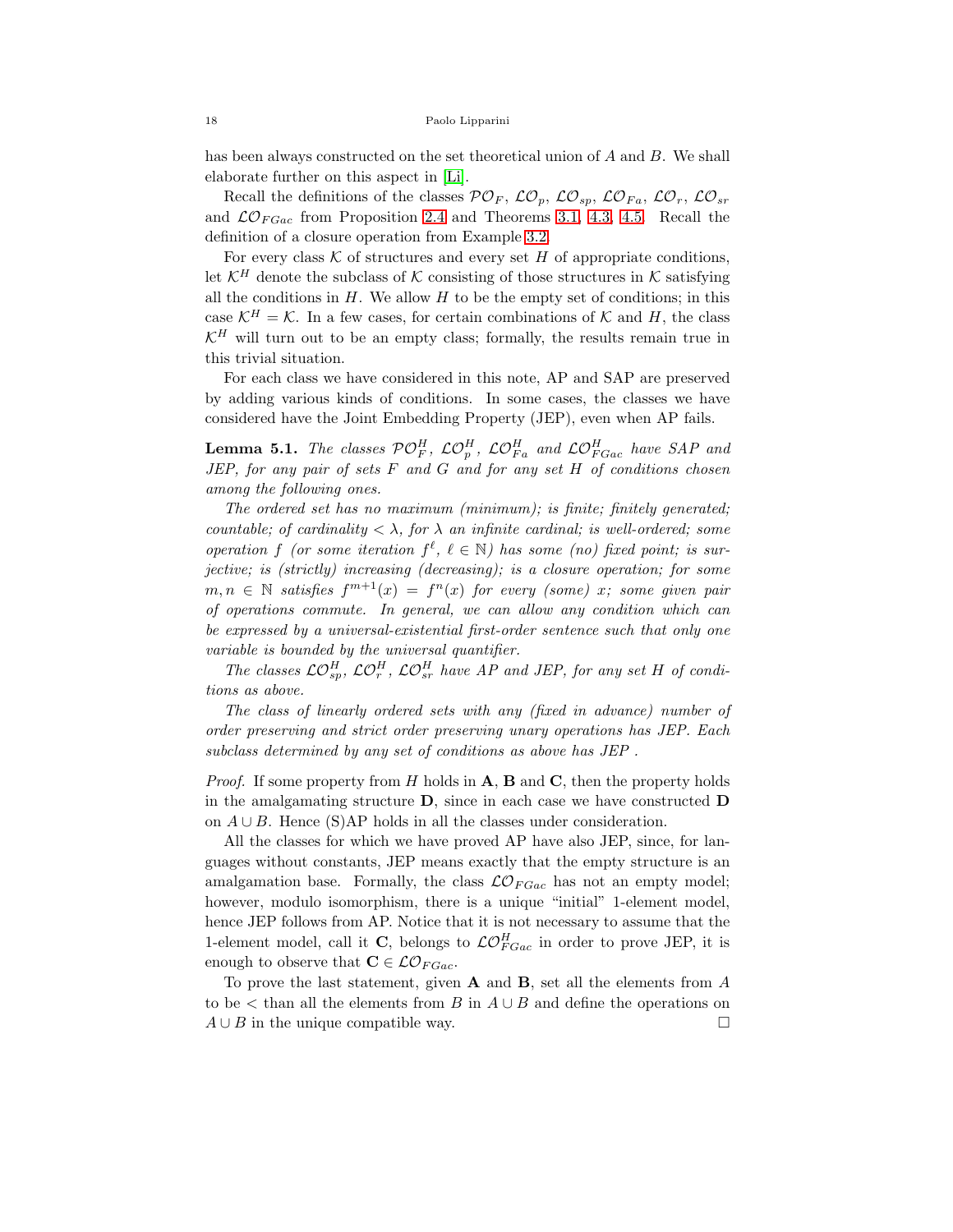Even more general conditions under which AP and SAP are preserved are presented in [\[Li\]](#page-20-18).

Recall that if  $\mathcal F$  is a class of finitely generated structures in a countable language, a Fraïssé limit of  $\mathcal F$  is a countable ultrahomogeneous structure of age  $\mathcal{F}$ . See [\[H,](#page-20-6) Section 7.1] for further details.

We say that a first-order sentence  $\sigma$  is 1-universal if  $\sigma$  is universal and only one variable appears in  $\sigma$ . Examples of 1-universal sentences are sentences asserting that some unary operation is increasing, decreasing, strictly increasing, strictly decreasing, idempotent, has no fixed point; that some pair of unary operations commute, etc. In particular, there is a 1-universal sentence asserting that an order preserving unary operation is a closure operation.

**Theorem 5.2.** (1) Let K be either  $\mathcal{LO}_p^H$ ,  $\mathcal{LO}_r^H$  or  $\mathcal{PO}_F^H$  for F finite, where  $H$  is any, possibly empty, set of conditions expressible by a 1universal sentence.

If  $K^{fin}$  is the the class of finite members of K and  $K^{fin}$  is not empty, then  $K^{fin}$  has a Fraüssé limit **M** in K.

If K is either  $\mathcal{LO}_p^H$  or  $\mathcal{LO}_r^H$  and H includes the condition  $f^{m+2}(x) =$  $f^{m}(x)$ , for some m, then the first-order theory Th(M) of M is  $\omega$ categorical and has quantifier elimination. Moreover,  $Th(\mathbf{M})$  is the model-completion of  $Th(K)$ .

(2) Let K be either  $\mathcal{LO}_p^H$ ,  $\mathcal{LO}_{sp}^H$ ,  $\mathcal{LO}_r^H$  or  $\mathcal{LO}_{sr}^H$ , where H is any, possibly empty, set of conditions expressible by a 1-universal sentence.

If K is nonempty and  $K^{fg}$  is the class of all finitely generated members of K, then  $K^{fg}$  has a Fraüssé limit in K.

*Proof.* (1) In each case  $K^{fin}$  has AP and JEP, by Lemma [5.1.](#page-17-0) Obviously  $K^{fin}$ is closed under taking substructures, hence the Fraïssé limit of  $K^{fin}$  exists by Fraïssé's Theorem. See, e. g., [\[H,](#page-20-6) Theorem 7.1.2]. The finiteness of  $F$  in  $\mathcal{P} \mathcal{O}_F$  is necessary in order to have only a countable number of nonisomorphic structures in  $K^{fin}$ .

The Fraïssé limit belongs to  $K$  since the limit is constructed as the union of a chain of structures in  $K^{fin}$  and K is closed under unions of chains. To prove the last statement, use [\[H,](#page-20-6) Theorem 7.4.1], noticing that if  $f^{m+2}(x) = f^m(x)$  holds for some m, then any member of  $K$  generated by n elements has cardinality  $\leq (m+1)n$ . Finally,  $Th(M)$  is model-complete and M is existentially closed in K; moreover,  $Th(K)$  and  $Th(M)$  have the same universal consequences.

(2) is proved in a similar way. Just check that in each case  $\mathcal K$  has only a countable number of nonisomorphic finitely generated members.

Remark 5.3. Fraüssé method does not apply to the classes  $\mathcal{LO}_{Fa}$  and  $\mathcal{LO}_{FGac}$ , since such classes are generally not closed under taking substructures. The problem can be circumvented, since operations in  $F$  and in  $G$  are assumed to be bijective, hence we get an inessential expansion of the language if we assume that, for every  $f \in F$ , there is another operation symbol in F interpreted as the inverse of f, and similarly for each  $g \in G$ . Thus Theorem 5.2(2) holds for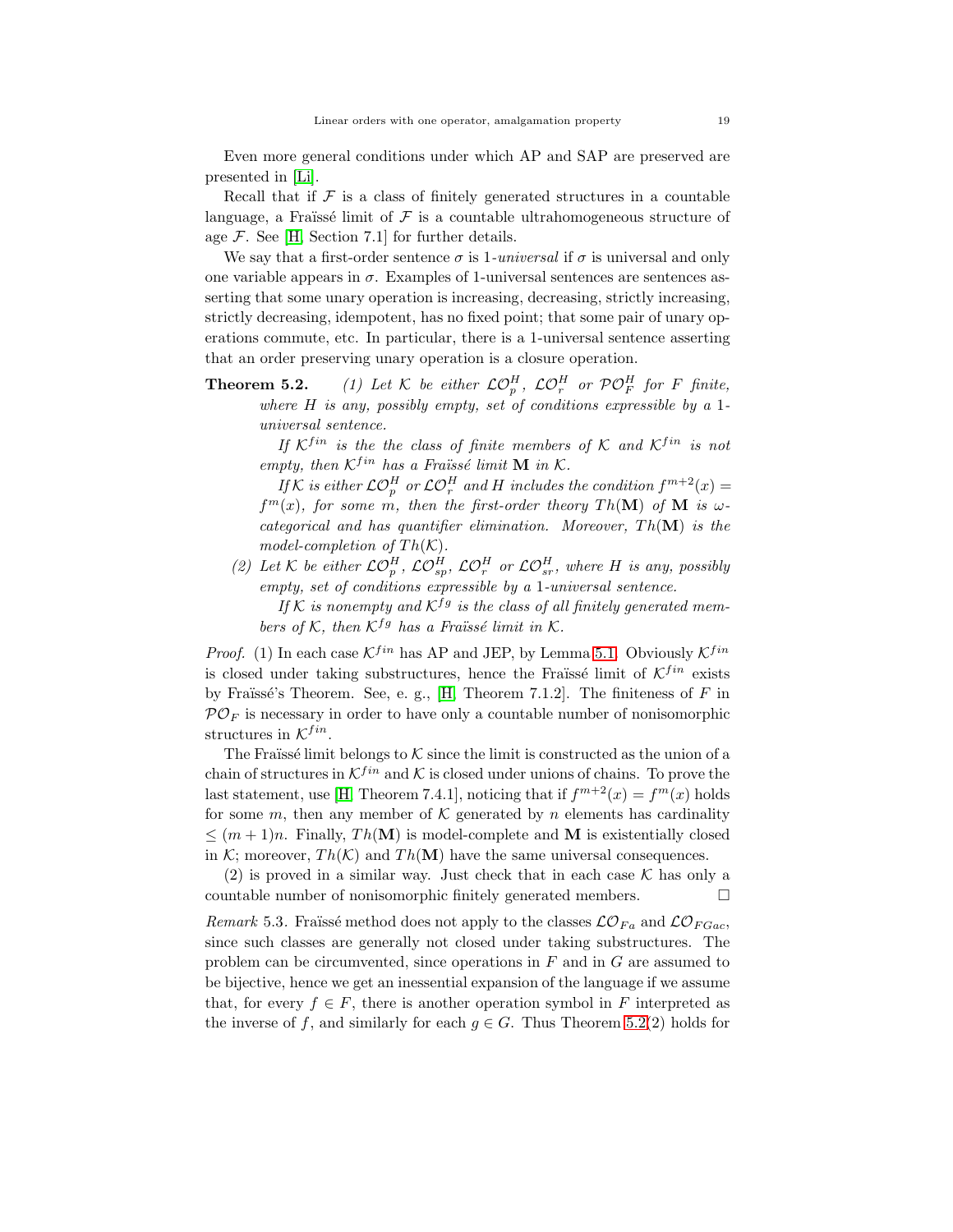$\mathcal{LO}_{Fa}^H$  when F has two function symbols, assumed to be one the inverse of the other. A similar result holds for linearly ordered set with an antiautomorphism together with its inverse.

However, we face another problem when two or more (anti)automorphisms are considered, together with their inverses. Consider  $\mathbb{Z} \times \mathbb{Z}$  with the lexicographic order, let f and h be defined by  $f(z, w) = (z + 1, w)$  and  $h(z, w) =$  $(z, w + n(z))$ , where n is an arbitrary function from Z to  $\{1, -1\}$ . If we add to the language operations representing the inverses of f and g, then  $(0, 0)$ generates the whole of  $\mathbb{Z} \times \mathbb{Z}$ . Letting the function n vary, we get continuum many nonisomorphic 1-generated structures, hence the method in Fraïssé construction, as it stands, cannot be applied.

Of course, for certain sets H of conditions, it is possible that  $\mathcal{LO}_{Fa}^H$  and  $\mathcal{LO}_{FGac}^H$  have only countably many models modulo isomorphism, in which case a result analogous to Theorem 5.2(2) holds, provided inverses are present in the language, as specified above. In the case of  $\mathcal{LO}_{FGac}^H$  we also need to dispense for a constant interpreted as the center.

**Problem 5.4.** Lemma [5.1](#page-17-0) and the proof of Theorem 5.2(1) imply that many locally finite theories of partially ordered sets with further operations have model completion, the simplest case being posets with a finite number of pairwise commuting closure operations. In view of the counterexamples in the proofs of Theorems  $3.1(c)$  and  $4.3(b)$ , theories of *linearly* ordered sets with many operations generally have not model completion. Recall that some theory has model completion if and only if it has both AP and model companion.

However, it is partially an open problem to characterize companionable theories of linear orders with further operations.

Remark 5.5. Theorem [2.2](#page-3-0) and Corollary [2.4](#page-4-0) can be strengthened further. We can consider many order relations at the same time, and add conditions asserting that some order is coarser than another order. Again, conditions involving the operations can be added, for example, conditions asserting that some operation is increasing, or that it is idempotent. In many cases, Theorem [2.2](#page-3-0) and Corollary [2.4](#page-4-0) apply also to binary relations which are not necessarily orders. See [\[Li\]](#page-20-18) for more details. Moreover, Corollary [2.4](#page-4-0) holds for any number of  $n$ -ary operations, with  $n$  varying.

# Acknowledgements

Work performed under the auspices of G.N.S.A.G.A. Work partially supported by PRIN 2012 "Logica, Modelli e Insiemi". The author acknowledges the MIUR Department Project awarded to the Department of Mathematics, University of Rome Tor Vergata, CUP E83C18000100006.